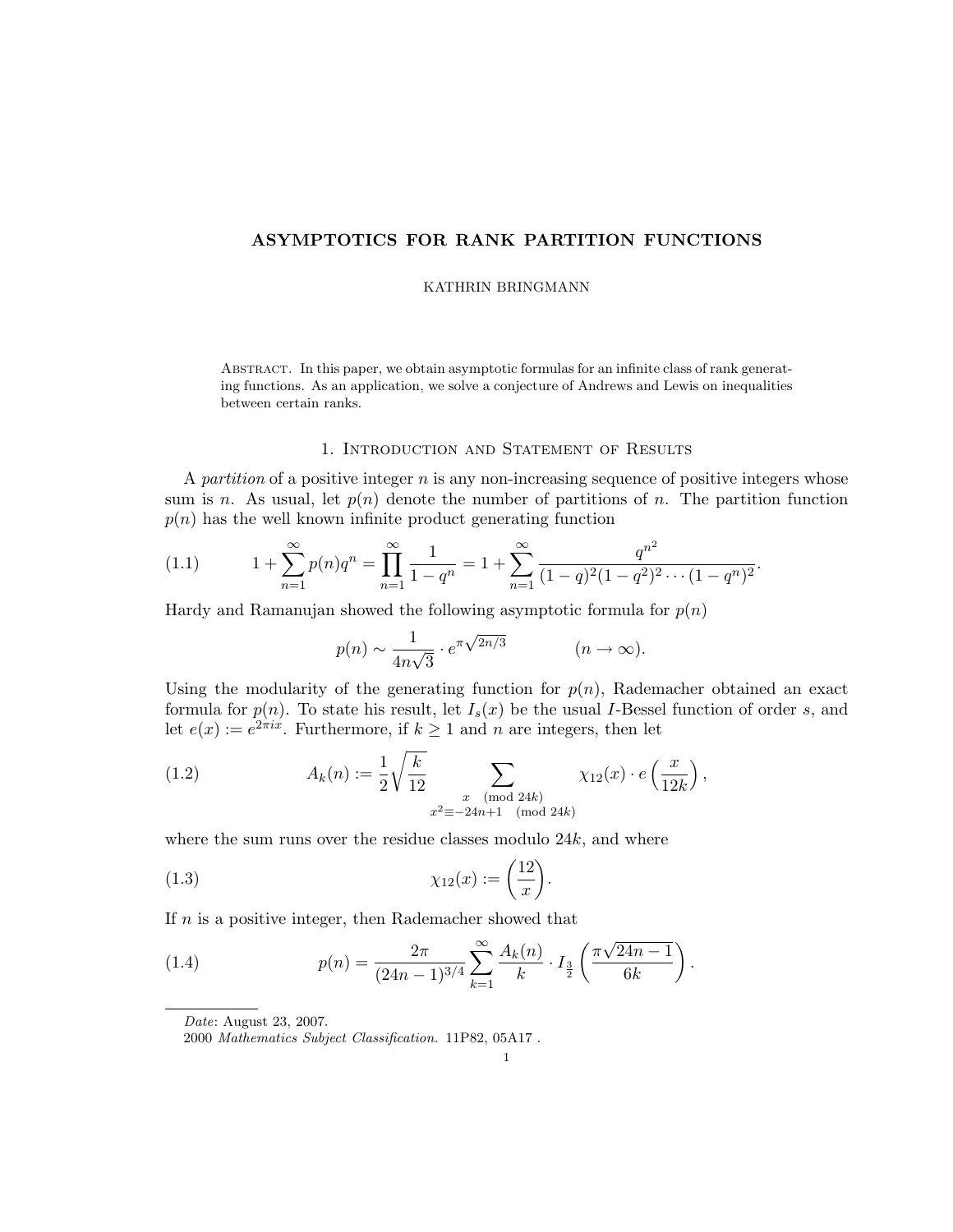The partition function also satisfies some nice congruence properties; the most famous ones are the so-called Ramanujan congruences:

$$
p(5n + 4) \equiv 0 \pmod{5},
$$
  
\n $p(7n + 5) \equiv 0 \pmod{7},$   
\n $p(11n + 6) \equiv 0 \pmod{11}$ 

In order to explain the congruences with modulus 5 and 7 combinatorially, Dyson [9] introduced the "rank" of a partition. The rank of a partition is defined to be its largest part minus the number of its parts. Dyson conjectured that the partitions of  $5n+4$  (resp.  $7n+5$ ) form 5 (resp. 7) groups of equal size when sorted by their ranks modulo 5 (resp. 7). This conjecture was proved in 1954 by Atkin and Swinnerton-Dyer [5].

If  $N(m, n)$  denotes the number of partitions of n with rank m, then it is well known that

(1.5) 
$$
R(w;q) := 1 + \sum_{n=1}^{\infty} \sum_{m=-\infty}^{\infty} N(m,n)w^m q^n = 1 + \sum_{n=1}^{\infty} \frac{q^{n^2}}{(wq;q)_n (w^{-1}q;q)_n},
$$

where

$$
(a;q)_n := (1-a)(1-aq) \cdots (1-aq^{n-1}).
$$

Obviously, by letting  $w = 1$ , we obtain (1.1). Moreover, if  $N_e(n)$  (resp.  $N_o(n)$ ) denotes the number of partitions of n with even (resp. odd) rank, then by letting  $w = -1$  we obtain

(1.6) 
$$
1 + \sum_{n=1}^{\infty} (N_e(n) - N_o(n))q^n = 1 + \sum_{n=1}^{\infty} \frac{q^{n^2}}{(1+q)^2(1+q^2)^2 \cdots (1+q^n)^2}.
$$

In the following we denote this series by  $f(q)$  and its n-th Fourier coefficient by  $\alpha(n)$ . The series  $f(q)$  is one of the third order mock theta functions defined by Ramanujan in his last letter to Hardy dated January 1920 (see pages 127-131 of [14]). There Ramanujan claimed, without including a proof, that

$$
\alpha(n) = (-1)^{n-1} \frac{\exp\left(\pi \sqrt{\frac{n}{6} - \frac{1}{144}}\right)}{2\sqrt{n - \frac{1}{24}}} + O\left(\frac{\exp\left(\frac{1}{2}\pi \sqrt{\frac{n}{6} - \frac{1}{144}}\right)}{\sqrt{n - \frac{1}{24}}}\right).
$$

Dragonette [8] proved this claim in her Ph.D. thesis written 1951 under the direction of Rademacher. Andrews [2] improved this in his Ph.D. thesis 1964, also written under Rademacher, as

$$
(1.7) \quad \alpha(n) = \frac{\pi}{\sqrt{24n-1}} \sum_{k=1}^{\left[\sqrt{n}\right]} \frac{(-1)^{\left[\frac{k+1}{2}\right]} A_{2k} \left(n - \frac{k(1+(-1)^k)}{4}\right)}{k} \cdot I_{\frac{1}{2}}\left(\frac{\pi\sqrt{24n-1}}{12k}\right) + O(n^{\epsilon}).
$$

Moreover Andrews and Dragonette made the following conjecture.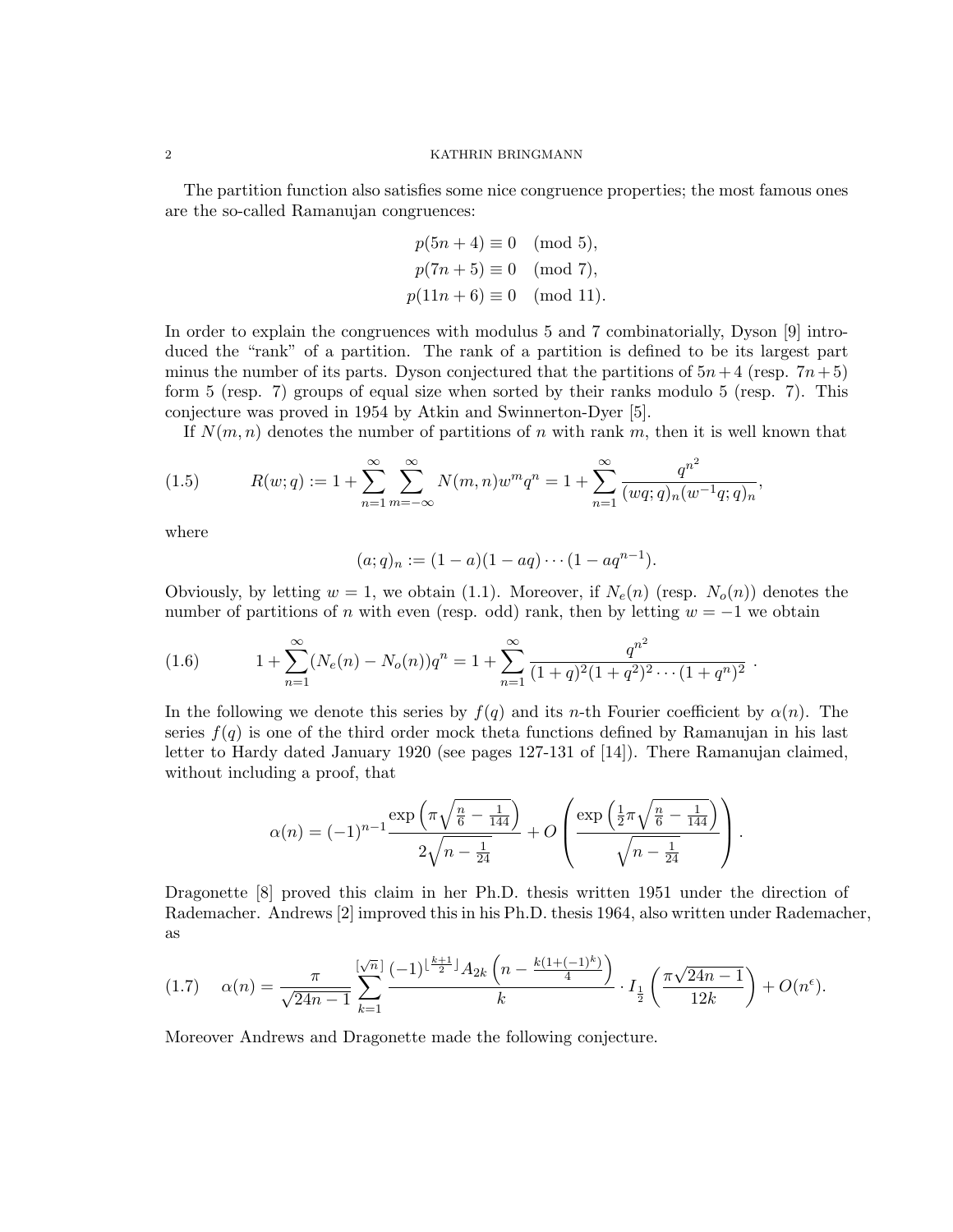Conjecture. (Andrews-Dragonette)

If  $n$  is a positive integer, then

$$
(1.8) \qquad \alpha(n) = \frac{\pi}{(24n-1)^{\frac{1}{4}}} \sum_{k=1}^{\infty} \frac{(-1)^{\lfloor \frac{k+1}{2} \rfloor} A_{2k} \left(n - \frac{k(1+(-1)^k)}{4}\right)}{k} \cdot I_{\frac{1}{2}} \left(\frac{\pi \sqrt{24n-1}}{12k}\right).
$$

In [6] Ono and the author proved this conjecture using the theory of Maass-Poincaré series. It turns out that  $q^{-1}f(q^{24})$  is the "holomorphic part" of a weak Maass form (see [7] for the definition of a weak Maass form). In [7] they showed that a similar phenomenon is true for all functions

$$
R(\zeta_c^a; q) =: 1 + \sum_{n=1}^{\infty} A\left(\frac{a}{c}; n\right) q^n,
$$

where  $\zeta_n := e^{\frac{2\pi i}{n}}$  and  $0 < a < c$  are integers. More specificly,  $R(\zeta_c^a; q)$  is the holomorphic part of a weak Maass form of weight  $\frac{1}{2}$ . Using this deeper insight, in this paper, we are able to obtain asymptotic formulas for all the coefficients  $A\left(\frac{a}{c}\right)$  $(\frac{a}{c}; n)$ , which in turn implies asymptotics for the rank partition functions.

Before we state our result, we need some more notation. We let  $k$  and  $h$  be coprime integers, h' defined by  $hh' \equiv -1 \pmod{k}$  if k is odd and  $hh' \equiv -1 \pmod{2k}$  if k is even,  $k_1 := \frac{k}{\gcd(k,c)}, c_1 := \frac{c}{\gcd(k,c)}$  and  $0 < l < c_1$  defined by the congruence  $l \equiv ak_1 \pmod{c_1}$ . If b  $\frac{b}{c} \in (0,1) \setminus \{\frac{1}{2}, \frac{1}{6}$  $\frac{1}{6}, \frac{5}{6}$  $\frac{5}{6}$ , then define the integer  $s(b, c)$  by

(1.9) 
$$
s(b, c) := \begin{cases} 0 & \text{if } 0 < \frac{b}{c} < \frac{1}{6}, \\ 1 & \text{if } \frac{1}{6} < \frac{b}{c} < \frac{1}{2}, \\ 2 & \text{if } \frac{1}{2} < \frac{b}{c} < \frac{5}{6}, \\ 3 & \text{if } \frac{5}{6} < \frac{b}{c} < 1. \end{cases}
$$

In particular, set  $s := s(l, c_1)$ . Let  $\omega_{h,k}$  be the multiplier occuring in the transformation law of the partition function  $p(n)$ . This is explicitly given by

$$
(1.10) \t\t \t\t \omega_{h,k} := \exp(\pi i t(h,k)),
$$

where

$$
t(h,k) := \sum_{\mu \pmod{k}} \left( \left( \frac{\mu}{k} \right) \right) \left( \left( \frac{h\mu}{k} \right) \right).
$$

Here

$$
((x)) := \begin{cases} x - \lfloor x \rfloor - \frac{1}{2} & \text{if } x \in \mathbb{R} \setminus \mathbb{Z}, \\ 0 & \text{if } x \in \mathbb{Z}. \end{cases}
$$

Moreover we define, for  $n, m \in \mathbb{Z}$ , the following sums of Kloosterman type

$$
(1.11) \quad B_{a,c,k}(n,m) \; := \; (-1)^{ak+1} \sin\left(\frac{\pi a}{c}\right) \sum_{h \pmod{k}} \frac{\omega_{h,k}}{\sin\left(\frac{\pi a h'}{c}\right)} \cdot e^{-\frac{3\pi i a^2 k_1 h'}{c}} \cdot e^{\frac{2\pi i}{k}(nh+mh')}
$$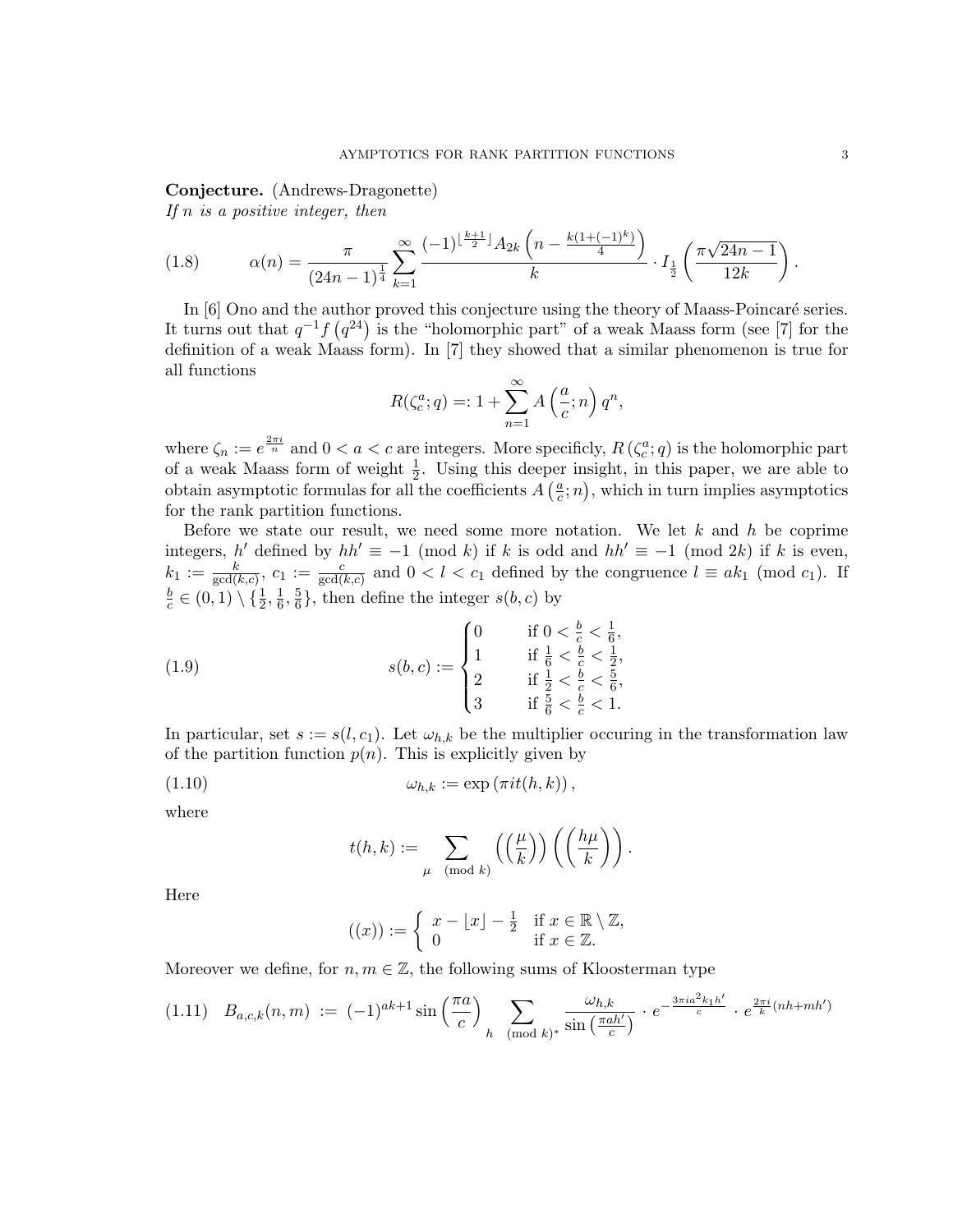if  $c|k$ , and

(1.12) 
$$
D_{a,c,k}(n,m) := (-1)^{ak+l} \sum_{h \pmod{k}} \omega_{h,k} \cdot e^{\frac{2\pi i}{k}(nh+mh')}.
$$

Here the sums run through all primitive residue classes modulo k. Moreover, for  $c \nmid k$ , let

(1.13) 
$$
\delta_{c,k,r} := \begin{cases}\n-\left(\frac{1}{2}+r\right)\frac{l}{c_1} + \frac{3}{2}\left(\frac{l}{c_1}\right)^2 + \frac{1}{24} & \text{if } 0 < \frac{l}{c_1} < \frac{1}{6}, \\
-\frac{5l}{2c_1} + \frac{3}{2}\left(\frac{l}{c_1}\right)^2 + \frac{25}{24} - r\left(1 - \frac{l}{c_1}\right) & \text{if } \frac{5}{6} < \frac{l}{c_1} < 1, \\
0 & \text{otherwise,} \n\end{cases}
$$

and for  $0 < \frac{l}{c}$  $\frac{l}{c_1} < \frac{1}{6}$  $\frac{1}{6}$  or  $\frac{5}{6} < \frac{l}{c_1}$  $\frac{l}{c_1} < 1$ 

$$
m_{a,c,k,r} := \begin{cases} \frac{1}{2c_1^2} \left( -3a^2k_1^2 + 6lak_1 - ak_1c_1 - 3l^2 + lc_1 - 2ark_1c_1 + 2lc_1r \right) & \text{if } 0 < \frac{l}{c_1} < \frac{1}{6},\\ \frac{1}{2c_1^2} \left( -6ak_1c_1 - 3a^2k_1^2 + 6lak_1 + ak_1c_1 + 6lc_1 & \text{if } \frac{5}{6} < \frac{l}{c_1} < 1,\\ -3l^2 - 2c_1^2 - lc_1 + 2ark_1c_1 + 2c_1(c_1 - l)r \right) & \end{cases}
$$

*Remark*. It is not hard to see that  $m_{a,c,k,r} \in \mathbb{Z}$ .

We obtain following asymptotic formulas for the coefficients  $A\left(\frac{a}{c}\right)$  $\frac{a}{c};n$ ).

**Theorem 1.1.** If  $0 < a < c$  are coprime integers and c is odd, then for positive integers n we have that

$$
A\left(\frac{a}{c};n\right) = \frac{4\sqrt{3}i}{\sqrt{24n-1}} \sum_{\substack{1 \le k \le \sqrt{n} \\ c|k}} \frac{B_{a,c,k}(-n,0)}{\sqrt{k}} \cdot \sinh\left(\frac{\pi\sqrt{24n-1}}{6k}\right)
$$
  
+ 
$$
\frac{8\sqrt{3}\cdot\sin\left(\frac{\pi a}{c}\right)}{\sqrt{24n-1}} \sum_{\substack{1 \le k \le \sqrt{n} \\ c|k \atop k \ge 0}} \frac{D_{a,c,k}(-n,m_{a,c,k,r})}{\sqrt{k}} \cdot \sinh\left(\frac{\pi\sqrt{2\delta_{c,k,r}(24n-1)}}{\sqrt{3}k}\right) + O_c\left(n^{\epsilon}\right).
$$

Four remarks.

1) One can easily see that the second sum is empty for  $c \in \{3, 5\}$ .

2) For a fixed choice of a and c, we can in principle obtain exact formulas for  $A\left(\frac{a}{c}\right)$  $\frac{a}{c}$ ; *n*) by modifying an argument given in [6] to prove (1.8).

3) Similarly as in this paper, one can also prove asymptotic formulas for generalized ranks as defined in [11]. Since the proof is basically the same, we do not give it here.

4) One could also generalize our results to the case that c is even, but for simplicity we restrict us to the case that  $c$  is odd.

If we denote by  $N(a, c; n)$  the number of partitions of n with rank congruent a (mod c) then it is easy to conclude the following: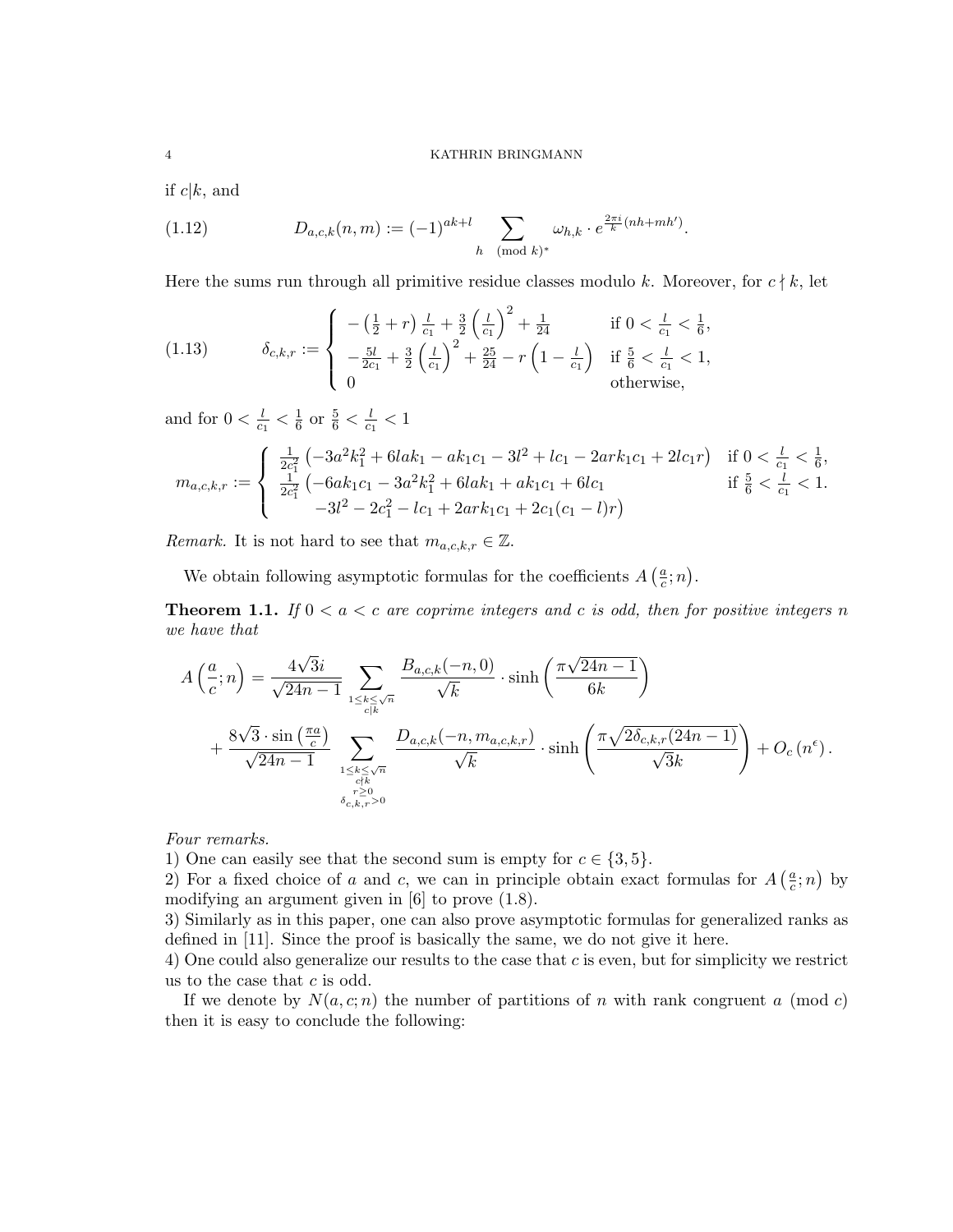**Corollary 1.2.** For integers  $0 \le a < c$ , where c is an odd integer, we have

$$
N(a, c; n) = \frac{2\pi}{c \cdot \sqrt{24n - 1}} \sum_{k=1}^{\infty} \frac{A_k(n)}{k} \cdot I_{\frac{3}{2}}\left(\frac{\pi\sqrt{24n - 1}}{6k}\right)
$$
  
+ 
$$
\frac{1}{c} \sum_{j=1}^{c-1} \zeta_c^{-aj} \left(\frac{4\sqrt{3}i}{\sqrt{24n - 1}} \sum_{c|k} \frac{B_{j,c,k}(-n, 0)}{\sqrt{k}} \sinh\left(\frac{\pi}{6k}\sqrt{24n - 1}\right) + \frac{8\sqrt{3}\sin\left(\frac{\pi j}{c}\right)}{\sqrt{24n - 1}} \sum_{\substack{k,r \ k \neq s}} \frac{D_{j,c,k}(-n, m_{j,c,k,r})}{\sqrt{k}} \sinh\left(\sqrt{\frac{2\delta_{c,k,r}(24n - 1)}{3}}\frac{\pi}{k}\right) + O_c(n^{\epsilon}).
$$

This corollary implies some conjectures of Andrews and Lewis. In [4, 13] they showed

$$
N(0,2;2n) < N(1,2;2n) \quad \text{if } n \ge 1,
$$
\n
$$
N(0,4;n) > N(2,4;n) \quad \text{if } 26 < n \equiv 0,1 \pmod{4},
$$
\n
$$
N(0,4;n) < N(2,4;n) \quad \text{if } 26 < n \equiv 2,3 \pmod{4}.
$$

Moreover, they conjectured (see Conjecture 1 of [4]).

Conjecture. (Andrews and Lewis) For all  $n > 0$ , we have

(1.14) 
$$
N(0,3;n) < N(1,3;n) \quad \text{if } n \equiv 0 \text{ or } 2 \pmod{3},
$$

$$
N(0,3;n) > N(1,3;n) \quad \text{if } n \equiv 1 \pmod{3},
$$

A careful analysis of Corollary 1.2 gives the following theorem.

**Theorem 1.3.** The Andrews-Lewis Conjecture is true for all  $n \notin \{3, 9, 21\}$  in which case we have equality in  $(1.14)$ .

Remark. From Corollary 1.2 we see that

(1.15) 
$$
N(0,3;n) - N(1,3;n) \sim -\frac{8\sin\left(\frac{\pi}{18} - \frac{2\pi n}{3}\right)\sinh\left(\frac{\pi \cdot \sqrt{24n-1}}{18}\right)}{\sqrt{24n-1}}.
$$

This directly implies the Andrews-Lewis Conjecture for  $n$  sufficiently large  $n$ . For example for  $n = 1200$ , we have

$$
N(0,3;1200) - N(1,3;1200) = -29873238925
$$

whereas (1.15) gives

$$
-29873204830.34.\\
$$

The paper is organized as follows: In Section 2 we prove a transformation law for the functions  $R(\zeta_c^a;q)$ . The behavior under the generators of  $SL_2(\mathbb{Z})$  was also studied in [12] and in [7]. However here we prove a more general result since we need the occurring roots of unity and integrals explicitly for every element in  $SL_2(\mathbb{Z})$ . In Section 4 we prove Theorem 1.1 and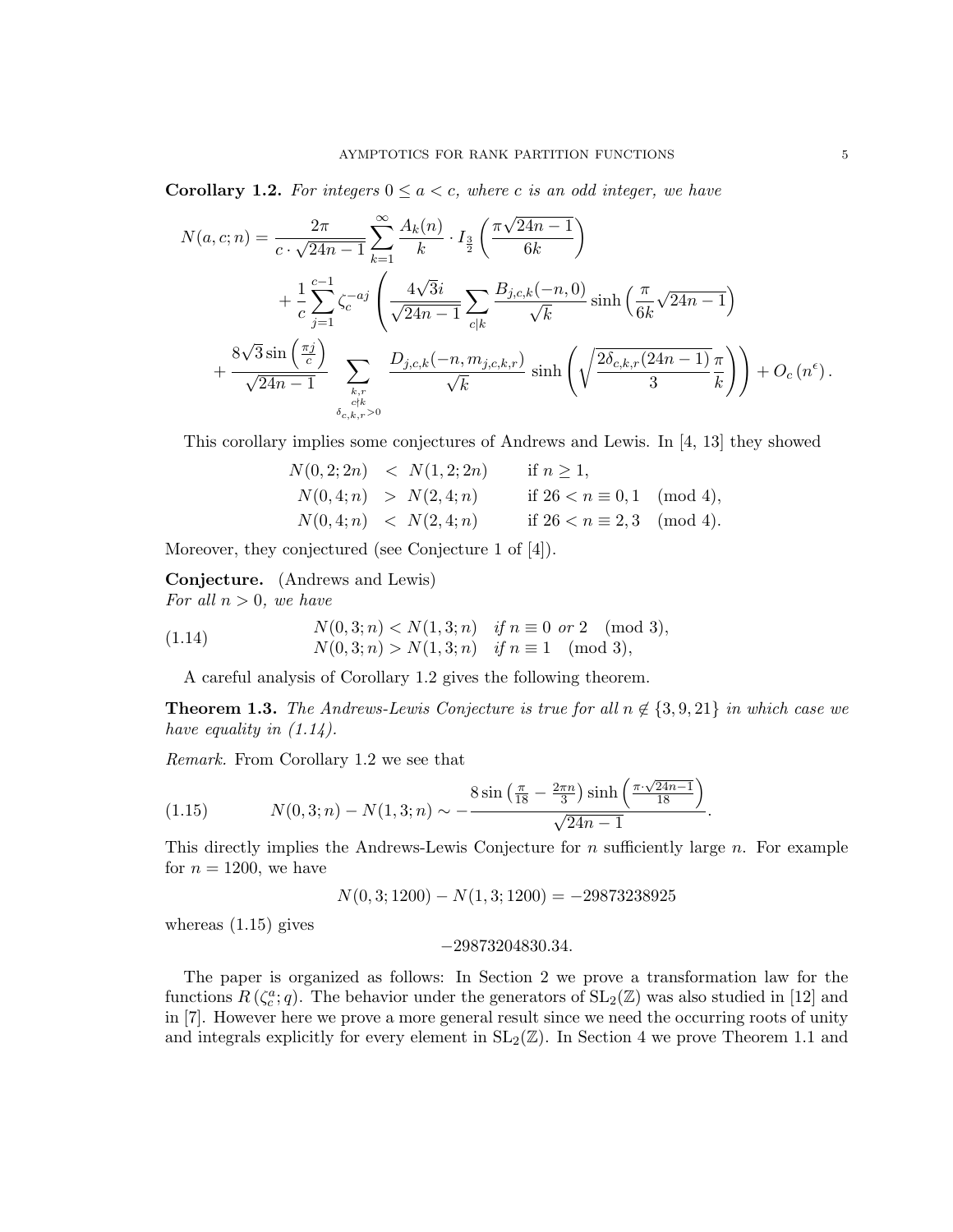Corollary 1.2 by using the Circle Method. For this we need some estimates shown in Section 3. Section 5 is dedicated to the proof of Theorem 1.3.

#### **ACKNOWLEDGEMENTS**

The author thanks K. Ono, B. Kane, and F. Garvan for helpful comments to an earlier version of the paper.

#### 2. Modular transformation formulas

In this section we prove a transformation law for the functions  $R(\zeta_c^a; q)$ . For this define

$$
(2.1) \quad N\left(\frac{a}{c};q\right) := \frac{1}{(q;q)_{\infty}} \left(1 + \sum_{n=1}^{\infty} \frac{(-1)^n \left(1 + q^n\right) \left(2 - 2\cos\left(\frac{2\pi a}{c}\right)\right)}{1 - 2q^n \cos\left(\frac{2\pi a}{c}\right) + q^{2n}} \cdot q^{\frac{n(3n+1)}{2}}\right).
$$

In [12] it is shown that

$$
R\left(\zeta_c^a; q\right) = N\left(\frac{a}{c}; q\right).
$$

Moreover let

$$
N(a,b,c;q) := \frac{i}{2(q;q)_{\infty}} \left( \sum_{m=0}^{\infty} \frac{(-1)^m e^{-\frac{\pi i a}{c}} \cdot q^{\frac{m}{2}(3m+1) + ms(b,c) + \frac{b}{2c}}}{1 - e^{-\frac{2\pi i a}{c}} \cdot q^{m + \frac{b}{c}}} - \sum_{m=1}^{\infty} \frac{(-1)^m e^{\frac{\pi i a}{c}} \cdot q^{\frac{m}{2}(3m+1) - ms(b,c) - \frac{b}{2c}}}{1 - e^{\frac{2\pi i a}{c}} \cdot q^{m - \frac{b}{c}}} \right).
$$

Remark. It is easy to see that the above definition coincides with the definition, given in [7].

For each  $\nu \in \mathbb{Z}$  define

$$
H_{a,c}(x) := \frac{\cosh(x)}{\sinh\left(x + \frac{\pi ia}{c}\right) \cdot \sinh\left(x - \frac{\pi ia}{c}\right)},
$$
  

$$
I_{a,c,k,\nu}(z) := \int_{\mathbb{R}} e^{-\frac{3\pi zx^2}{k}} \cdot H_{a,c}\left(\frac{\pi i\nu}{k} - \frac{\pi i}{6k} - \frac{\pi zx}{k}\right) dx.
$$

It is easy to see that

$$
H_{a,c}(-x) = H_{a,c}(x)
$$
  
\n
$$
H_{a,c}(x) = \frac{(1+q) \cdot q^{\frac{1}{2}}}{2(1-2\cos(\frac{2\pi a}{c})q+q^2)}
$$

for  $q = e^{2x}$ . We show the following transformation law for the function  $N\left(\frac{a}{c}\right)$  $\frac{a}{c}$ ; q).

**Theorem 2.1.** We assume the same notation as in the introduction. Moreover, let  $z \in \mathbb{C}$ with Re(z) > 0, q :=  $e^{\frac{2\pi i}{k}(h+iz)}$ , and  $q_1 := e^{\frac{2\pi i}{k}(h'+\frac{i}{z})}$ .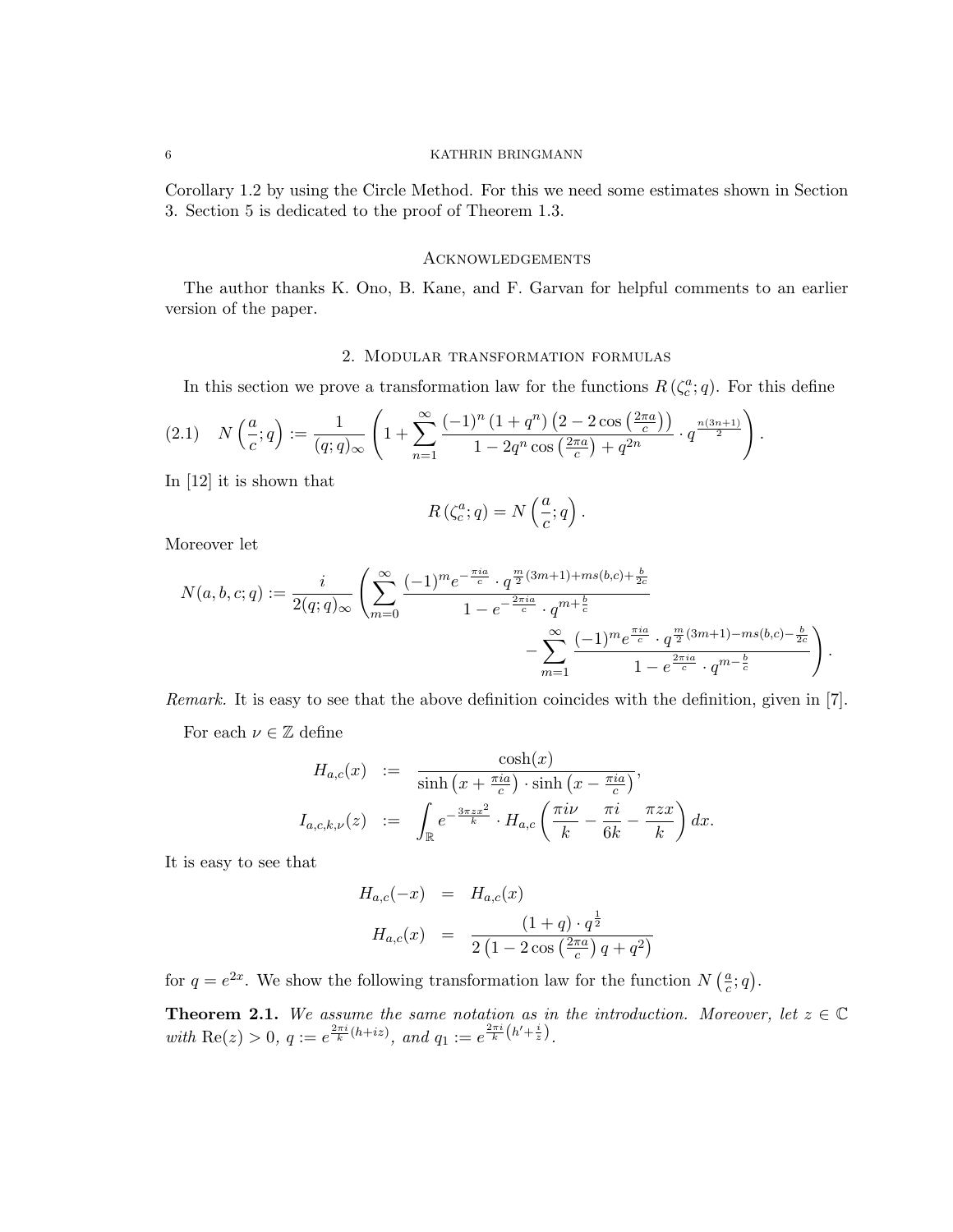(1) If 
$$
c|k
$$
, then  
\n
$$
N\left(\frac{a}{c};q\right) = \frac{(-1)^{ak+1}i\sin\left(\frac{\pi a}{c}\right)\cdot\omega_{h,k}}{\sin\left(\frac{\pi a h'}{c}\right)z^{\frac{1}{2}}} \cdot e^{-\frac{3\pi i a^2 k_1 h'}{c}} \cdot e^{\frac{\pi}{12k}\left(z^{-1}-z\right)} \cdot N\left(\frac{ah'}{c};q_1\right) + \frac{2\sin^2\left(\frac{\pi a}{c}\right)\cdot\omega_{h,k}}{k}e^{-\frac{\pi z}{12k}} \cdot z^{\frac{1}{2}} \sum_{\nu \pmod{k}} (-1)^{\nu}e^{-\frac{3\pi i h'\nu^2}{k} + \frac{\pi i h'\nu}{k}} \cdot I_{a,c,k,\nu}(z).
$$

(2) If  $c \nmid k$ , then

$$
N\left(\frac{a}{c};q\right) = \frac{4i(-1)^{ak+l+1} \cdot \sin\left(\frac{\pi a}{c}\right) \omega_{h,k}}{z^{\frac{1}{2}}} \cdot e^{-\frac{2\pi i h'sa}{c} - \frac{3\pi i a^2 h' k_1}{c c_1} + \frac{6\pi i h' l a}{c c_1}} \cdot q_1^{\frac{sl}{c_1} - \frac{3l^2}{2c_1^2}} \cdot e^{\frac{\pi}{12k}\left(z^{-1} - z\right)} \times N\left(ah',\frac{lc}{c_1},c;q_1\right) + \frac{2\sin^2\left(\frac{\pi a}{c}\right) \omega_{h,k}}{k} e^{-\frac{\pi z}{12k}} \cdot z^{\frac{1}{2}} \sum_{\nu \pmod{k}} (-1)^{\nu} e^{-\frac{3\pi i h' \nu^2}{k} + \frac{\pi i h' \nu}{k}} I_{a,c,k,\nu}(z).
$$

*Proof.* We modify the proof of [2]. We easily see, using  $1 - \cos(2x) = 2\sin(x)^2$  that

$$
(2.2) \quad (q;q)_{\infty} \cdot N\left(\frac{a}{c};q\right) = \sin^2\left(\frac{\pi a}{c}\right) \sum_{n \in \mathbb{Z}} (-1)^n \ H_{a,c}\left(\frac{\pi i n}{k}(h+iz)\right) \cdot e^{\frac{3\pi i (h+iz)n^2}{k}}.
$$

Writing  $n = km + \nu$  with  $0 \le \nu \le k$ ,  $m \in \mathbb{Z}$  and using that  $(h, k) = 1$ , gives that  $(2.2)$  equals

$$
(2.3) \quad \sin^2\left(\frac{\pi a}{c}\right) \sum_{\nu=0}^{k-1} (-1)^{\nu} e^{\frac{3\pi i h\nu^2}{k}} \sum_{m \in \mathbb{Z}} (-1)^m \ H_{a,c} \left(\frac{\pi i h\nu}{k} - \frac{\pi (km+\nu)z}{k}\right) \cdot e^{-\frac{3\pi z (km+\nu)^2}{k}}.
$$

Using Poisson summation and substituting  $x \mapsto kx + \nu$  gives that the inner sum equals

(2.4) 
$$
\frac{1}{k}\sum_{n\in\mathbb{Z}}\int_{\mathbb{R}}H_{a,c}\left(\frac{\pi i h\nu}{k}-\frac{\pi xz}{k}\right)\cdot e^{\frac{\pi i(2n+1)(x-\nu)}{k}-\frac{3\pi zx^2}{k}}dx.
$$

Strictly speaking for  $c|k$  there may be a pole at  $x = 0$ . In this case we take the principal part of the integral. Inserting (2.4) into (2.3) we see that the summation only depends on  $\nu$ (mod k). Moreover, by changing  $\nu$  into  $-\nu$ , x into  $-x$ , and n into  $-(n+1)$ , we see that the sum over *n* with  $n \le -1$  equals the sum with  $n \ge 0$ . Thus (2.3) equals

$$
(2.5) \quad \frac{2\sin^2\left(\frac{\pi a}{c}\right)}{k} \sum_{\nu \pmod{k}} (-1)^{\nu} e^{\frac{3\pi i h\nu^2}{k}} \sum_{n\in\mathbb{N}} \int_{\mathbb{R}} H_{a,c}\left(\frac{\pi i h\nu}{k} - \frac{\pi xz}{k}\right) \cdot e^{\frac{\pi i (2n+1)(x-\nu)}{k} - \frac{3\pi zx^2}{k}} dx.
$$

To see where the poles of the integrant lie, we introduce the function

$$
S_{a,c,k}(x) := \frac{\sinh(c_1x)}{\sinh\left(\frac{x}{k} + \frac{\pi ia}{c}\right) \cdot \sinh\left(\frac{x}{k} - \frac{\pi ia}{c}\right)}
$$

which is entire as a function of x. Using that c is odd we can write the integrand in  $(2.5)$  as

$$
\frac{(-1)^{h\nu}\cosh\left(\frac{\pi ih\nu}{k}-\frac{\pi xz}{k}\right)\cdot e^{\frac{\pi i(2n+1)(x-\nu)}{k}-\frac{3\pi zx^2}{k}}\cdot S_{a,c,k}(\pi xz-\pi ih\nu)}{\sinh(\pi c_1xz)}.
$$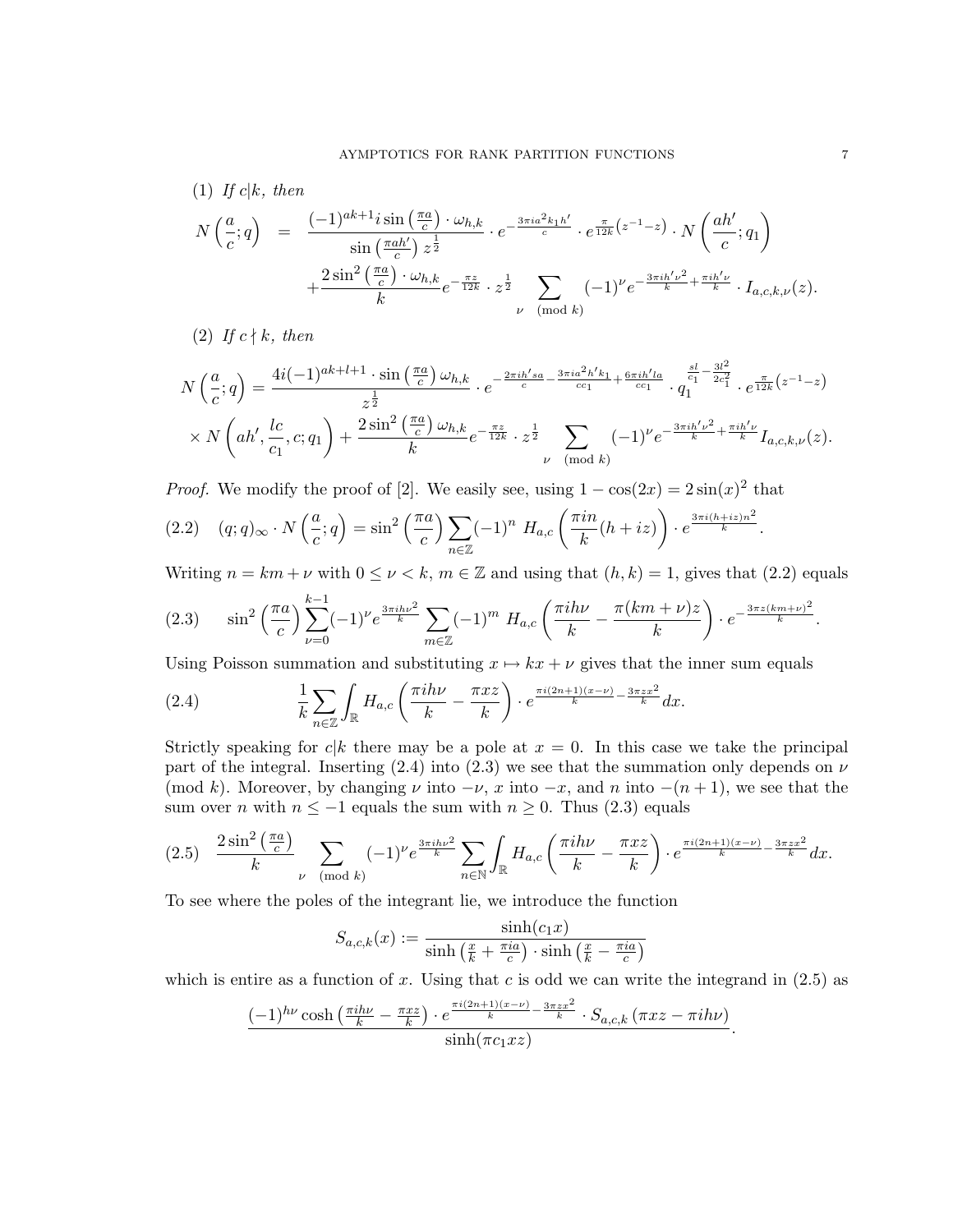From this we see that the only poles can lie in the points

$$
x_m := \frac{im}{c_1 z} \qquad (m \in \mathbb{Z}).
$$

We treat the cases with  $c|k$  or  $c \nmid k$  seperately.

If  $c|k$ , then  $c_1 = 1$ . One computes that each choice  $\pm$  leads at most for one  $\nu$  (mod k) to a non-zero residue, and that this  $\nu$  can for  $\epsilon \in {\pm}$  be chosen as

$$
\nu_m^{\epsilon} := -h'(m - \epsilon ak_1).
$$

We denote the corresponding residues by  $\lambda_{n,m}^{\epsilon}$  ( $\epsilon \in \{\pm\}$ ). By shifting the path of integration through the points

$$
\omega_n := \frac{(2n+1)i}{6z},
$$

we have to take those points  $x_m$  into account for which  $n \geq 3m \geq 0$ . Setting  $r_0 := \frac{1}{2}$  and  $r_m := 1$  for  $m \in \mathbb{N}$ , we obtain by the Residue Theorem

$$
(q;q)_{\infty} \cdot N\left(\frac{a}{c};q\right) = \sum_{11} + \sum_{2},
$$

where

$$
\sum_{11} := \frac{4\pi i \sin^2\left(\frac{\pi a}{c}\right)}{k} \sum_{\substack{m \ge 0 \\ \epsilon \in \{\pm\}}} r_m (-1)^{\nu_m^{\epsilon}} e^{\frac{3\pi i h (\nu_m^{\epsilon})^2}{k}} \sum_{n=3m}^{\infty} \lambda_{n,m}^{\epsilon},
$$
\n
$$
\sum_{2} := \frac{2 \sin^2\left(\frac{\pi a}{c}\right)}{k} \sum_{\substack{\nu \pmod{k} \\ \text{mod } k}} (-1)^{\nu} e^{\frac{3\pi i h \nu^2}{k}}
$$
\n
$$
\sum_{n \in \mathbb{N}} \int_{-\infty + \omega_n}^{\infty + \omega_n} H_{a,c}\left(\frac{\pi i h \nu}{k} - \frac{\pi x z}{k}\right) \cdot e^{\frac{\pi i (2n+1)(x-\nu)}{k} - \frac{3\pi x^2 z}{k}} dx.
$$

If  $c \nmid k$ , then a pole can only occur if  $m \equiv \pm ak_1 \pmod{c_1}$ . Writing  $c_1m \pm l$  instead of m with  $m \geq 0$  for the choice + and  $m > 0$  for the choice – and l as in the introduction, we see that to each choice there corresponds exactly one  $\nu \pmod{k}$  and we can choose  $\nu$  for  $\epsilon \in \{\pm 1\}$  as

$$
\nu_m^{\epsilon} := -h' \left( m \epsilon \frac{1}{c_1} (l - ak_1) \right).
$$

As before, we denote the corresponding residues by  $\lambda_{n,m}^{\epsilon}$ . By shifting the path of integration through the points  $\omega_n$ , we have to take those points  $x_m$  into account for which  $\frac{2n+1}{6} > \frac{c_1 m \epsilon l}{c_1}$  $\frac{m\epsilon l}{c_1}$ . One can see that this is equivalent to

$$
n \geq 3mes,
$$

where  $s$  was defined in  $(1.9)$ . By the Residue Theorem we obtain

$$
(q;q)_{\infty}\cdot N\left(\frac{a}{c};q\right)=\sum_{12}+\sum_{2},
$$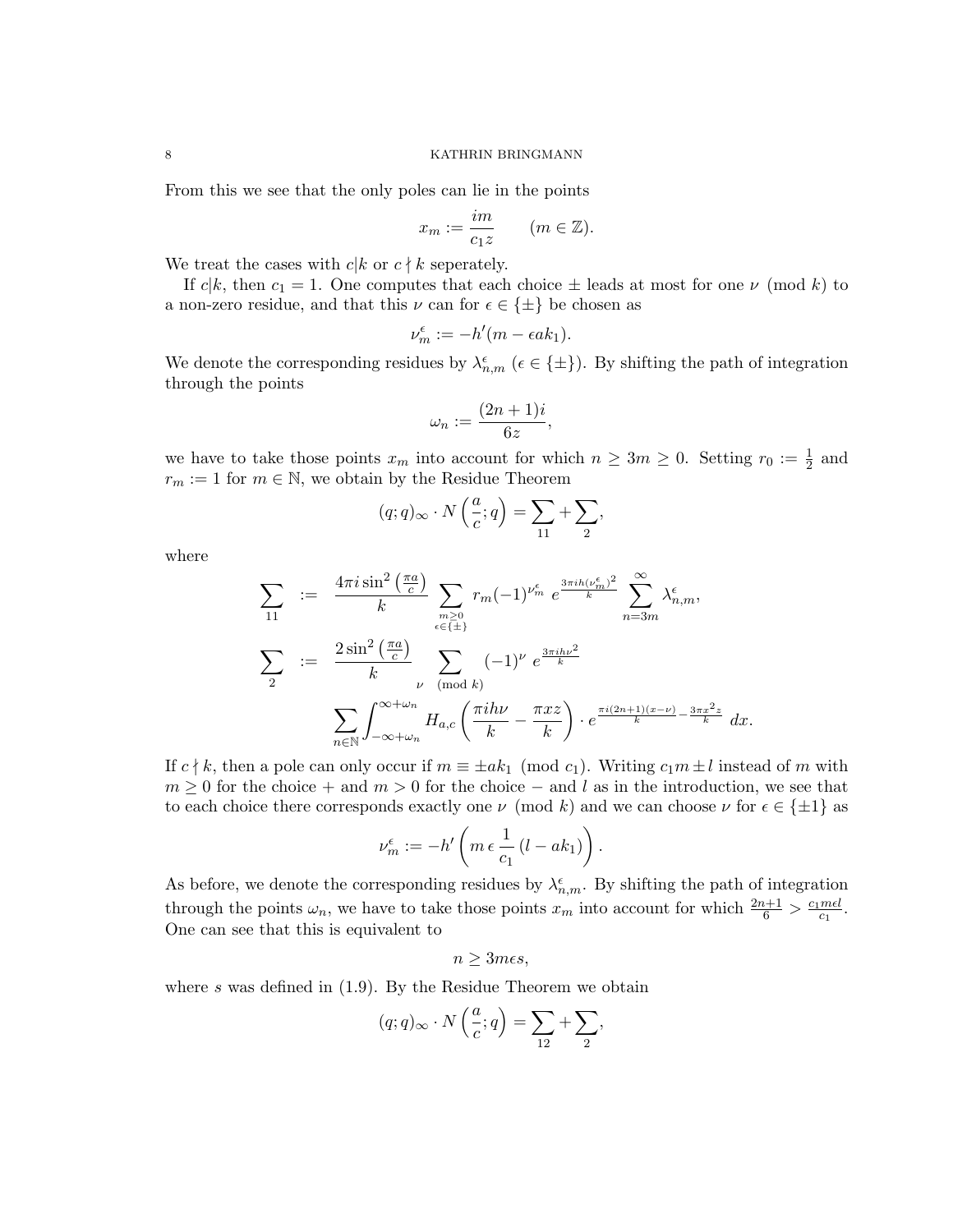where  $\sum_2$  is given as before and  $\sum_{12}$  is defined as

$$
\frac{4\pi i \sin^2\left(\frac{\pi a}{c}\right)}{k} \left( \sum_{m\geq 0} (-1)^{\nu_m^+} e^{\frac{3\pi i h (\nu_m^+)^2}{k}} \sum_{n=3m+s}^{\infty} \lambda_{n,m}^+ + \sum_{m\geq 1} (-1)^{\nu_m^-} e^{\frac{3\pi i h (\nu_m^-)^2}{k}} \sum_{n=3m-s}^{\infty} \lambda_{n,m}^- \right).
$$

We first consider the sums  $\sum_{11}$  and  $\sum_{12}$ . We have

$$
\lambda_{n,m}^{\epsilon} = -\frac{k \cdot \cosh\left(\frac{\pi i h \nu_m^{\epsilon}}{k} - \frac{\pi x_m z}{k}\right) \cdot e^{\frac{\pi i (2n+1)(x_m - \nu_m^{\epsilon})}{k} - \frac{3\pi z x_m^2}{k}}}{\pi z \cdot \cosh\left(\frac{\pi i h \nu_m^{\epsilon}}{k} - \frac{\pi x_m z}{k} \epsilon \frac{\pi i a}{c}\right) \cdot \sinh\left(\frac{\pi i h \nu_m^{\epsilon}}{k} - \frac{\pi x_m z}{k} - \epsilon \frac{\pi i a}{c}\right)}.
$$

From this one directly sees that

$$
\lambda_{n+1,m}^{\epsilon} = \exp\left(\frac{2\pi i}{k} \left(x_m - \nu_m^{\epsilon}\right)\right) \cdot \lambda_{n,m}^{\epsilon}.
$$

Thus

$$
\sum_{n=3m+r}^{\infty} \lambda_{n,m}^{\epsilon} = \frac{\lambda_{3m+r,m}^{\epsilon}}{1 - \exp\left(\frac{2\pi i}{k}(x_m - \nu_m^{\epsilon})\right)} \qquad (r \in \{0, \pm s\}, \epsilon \in \{\pm\}).
$$

A straightforward but lenghty calculation gives

$$
\sum_{11} = \frac{(-1)^{ak+1} i \sin\left(\frac{\pi a}{c}\right)}{\sin\left(\frac{\pi a h'}{c}\right) z} \cdot e^{-\frac{3\pi i a^2 k_1 h'}{c}} \cdot (q_1; q_1)_{\infty} \cdot N\left(\frac{ah'}{c}; q_1\right),
$$
\n
$$
\sum_{12} = \frac{4i \sin\left(\frac{\pi a}{c}\right)(-1)^{ak+l+1}}{z} e^{-\frac{2\pi i h' s a}{c} - \frac{3\pi i h' a^2 k_1}{c c_1} + \frac{6\pi i h' l a}{c c_1} \frac{s!}{q_1^{c_1}} - \frac{3}{2} \left(\frac{l}{c_1}\right)^2} (q_1; q_1)_{\infty} N\left(h' a, \frac{l c}{c_1}, c; q_1\right).
$$

Here we have to be a little careful since for  $c|k(c \nmid k)$  we only have that  $h\nu$  is congruent to  $m - \epsilon a k_1 \left( m \epsilon \frac{1}{c_1} (l - a k_1) \right)$  modulo k but not necessarily modulo 2k if k is odd.

We next turn to the computation of  $\sum_2$ . With the same argument as before we can change the sum over N into a sum over Z. Making the translation  $x \mapsto x + \omega_n$  and writing  $n = 3p+\delta$ with  $p \in \mathbb{Z}$  and  $\delta \in \{0, \pm 1\}$  gives that

$$
\sum_{2} = \frac{\sin^{2} \left(\frac{\pi a}{c}\right)}{k} \sum_{\nu \pmod{k}} (-1)^{\nu} e^{\frac{3\pi i h \nu^{2}}{k}} \sum_{\substack{p \in \mathbb{Z} \\ \delta \in \{0, \pm 1\} \\}} e^{-\frac{\pi (6p + 2\delta + 1)^{2}}{12kz} - \frac{\pi i \nu (6p + 2\delta + 1)}{k}}
$$

$$
\int_{-\infty}^{\infty} H_{a,c} \left(\frac{\pi i h \nu}{k} - \frac{\pi i (6p + 2\delta + 1)}{6k} - \frac{\pi z x}{k}\right) \cdot e^{-\frac{3\pi z x^{2}}{k}} dx.
$$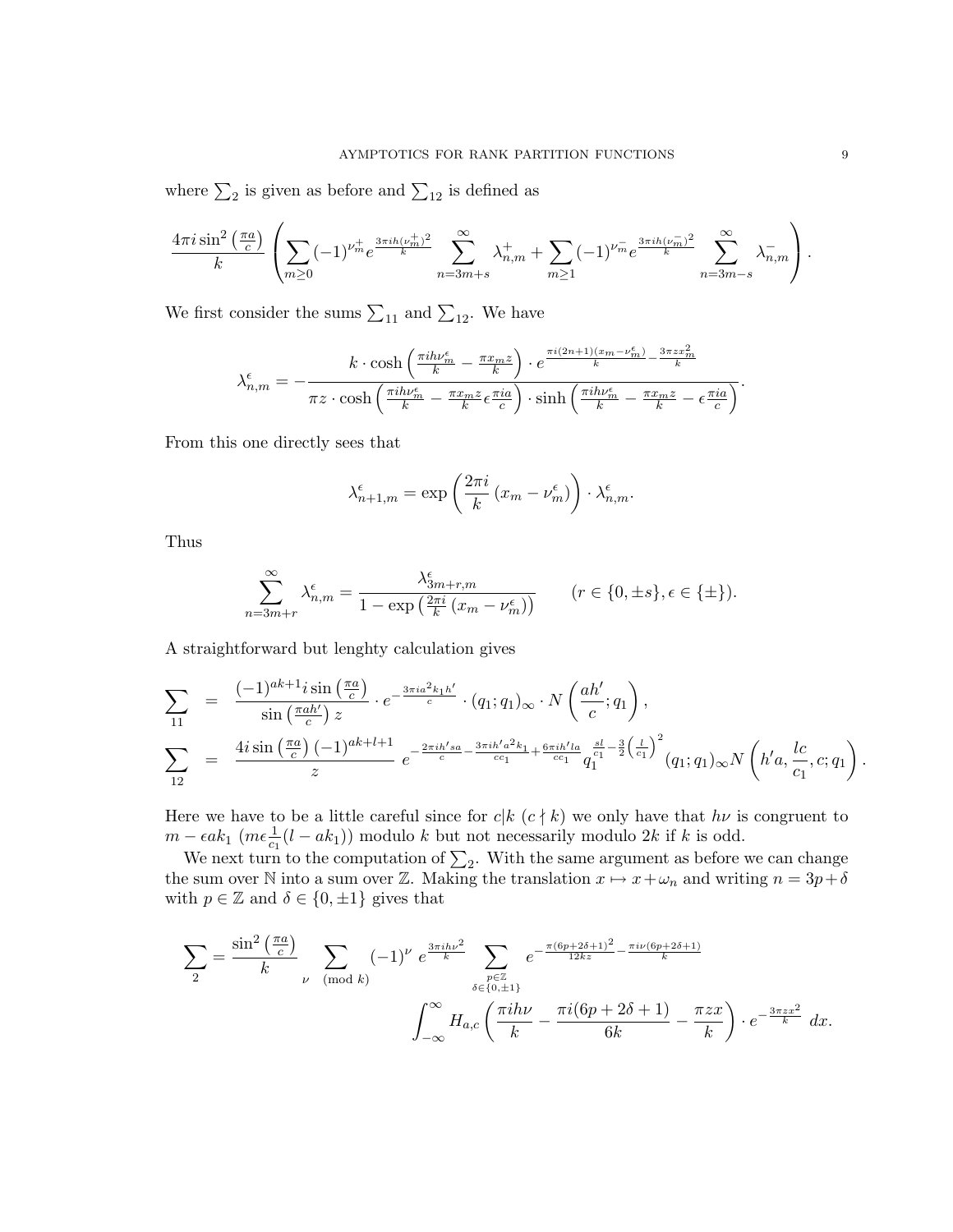Now  $(h', k) = 1$  implies that  $-h'(\nu + p)$  runs modulo k if  $\nu$  does. Thus we can change  $\nu$  into  $-h'(\nu + p)$  which leads to

$$
(2.6) \quad \sum_{2} = \frac{\sin^2\left(\frac{\pi a}{c}\right)}{k} \sum_{\substack{\nu \pmod{k} \\ \delta \in \{0, \pm 1\} \\ p \in \mathbb{Z}}} (-1)^{\nu+p} q_1^{\frac{p}{2}(3p+2\delta+1)} \cdot e^{-\frac{\pi (2\delta+1)^2}{12kz} + \frac{\pi i h'(-3\nu^2 + (2\delta+1)\nu)}{k}}}
$$
\n
$$
\int_{-\infty}^{\infty} H_{a,c} \left(\frac{\pi i\nu}{k} - \frac{\pi i (2\delta+1)}{6k} - \frac{\pi zx}{k}\right) \cdot e^{-\frac{3\pi zx^2}{k}} \, dx.
$$

Now the integral is independent of  $p$  and the sum over  $p$  equals

(2.7) 
$$
\sum_{p \in \mathbb{Z}} (-1)^p \cdot q_1^{\frac{1}{2}p(3p + (2\delta + 1))}.
$$

If  $\delta = 1$ , then (2.7) vanishes since the p−th and the  $-(p+1)$ -th term cancel. Changing  $\nu$ into  $-\nu$ , p into  $-p$  and x into  $-x$ , we see that the terms in (2.6) corresponding to  $\delta = -1$ and  $\delta = 0$  are equal. Moreover in this case (2.7) equals  $(q_1; q_1)_{\infty}$ . Thus

$$
\sum_{2} = \frac{2\sin^2\left(\frac{\pi a}{c}\right) \cdot (q_1; q_1)_{\infty} \cdot e^{-\frac{\pi}{12kz}}}{k} \sum_{\nu \pmod{k}} (-1)^{\nu} e^{-\frac{3\pi i h' \nu^2}{k} + \frac{\pi i h' \nu}{k}} \cdot I_{a,c,k,\nu}(z).
$$

Now the theorem follows easily using the transformation law

$$
(q_1;q_1)_{\infty} = \omega_{h,k} \cdot z^{\frac{1}{2}} \cdot e^{\frac{\pi}{12k}(z^{-1}-z)} \cdot (q;q)_{\infty}.
$$

## 3. Some estimates

In this section we estimate the function  $I_{a,c,k,\nu}(z)$ , defined in Section 2, and some Kloosterman sums.

**Lemma 3.1.** Assume that  $n \in \mathbb{N}$ ,  $\nu \in \mathbb{Z}$ ,  $z := \frac{k}{n} - k\Phi i$ ,  $-\frac{1}{k(k+k_1)} \leq \Phi \leq \frac{1}{k(k+k_1)}$  $\frac{1}{k(k+k_2)}$ , where  $h_1$  $\frac{h_1}{k_1}<\frac{h}{k}<\frac{h_2}{k_2}$  $\frac{h_2}{k_2}$  are adjacent Farey fractions in the Farey sequence of order N, with  $N := \lfloor n^{\frac{1}{2}} \rfloor$ . Then

$$
z^{\frac{1}{2}}\cdot I_{a,c,k,\nu}(z)\ll k\cdot n^{\frac{1}{4}}\cdot g_{a,c,k,\nu},
$$

where  $g_{a,c,k,\nu} := \left(\min\left(6kc\left\{\frac{\nu}{k} - \frac{1}{6k} + \frac{a}{c}\right)\right)\right)$  $\left\{\frac{a}{c}\right\}, 6kc\left\{\frac{\nu}{k} - \frac{1}{6k} - \frac{a}{c}\right\}$  $\left(\frac{a}{c}\right)$ ))<sup>-1</sup>, where  $\{x\} := x - \lfloor x \rfloor$  for  $x \in \mathbb{R}$ . Here the implied constant is independent of a, k, and  $\nu$ .

*Proof.* We write  $\frac{\pi z}{k} = Ce^{iA}$  with  $C > 0$ . Then  $|A| < \frac{\pi}{2}$  $\frac{\pi}{2}$  since Re(z) > 0. Making the substitution  $\tau = \frac{\pi z_x}{k}$  $\frac{zx}{k}$  gives

(3.1) 
$$
z^{\frac{1}{2}} \cdot I_{a,c,k,\nu}(z) = \frac{k}{\pi z^{\frac{1}{2}}} \int_{S} e^{-\frac{3k\tau^2}{\pi z}} \cdot H_{a,c}\left(\frac{\pi i\nu}{k} - \frac{\pi i}{6k} - \tau\right) d\tau,
$$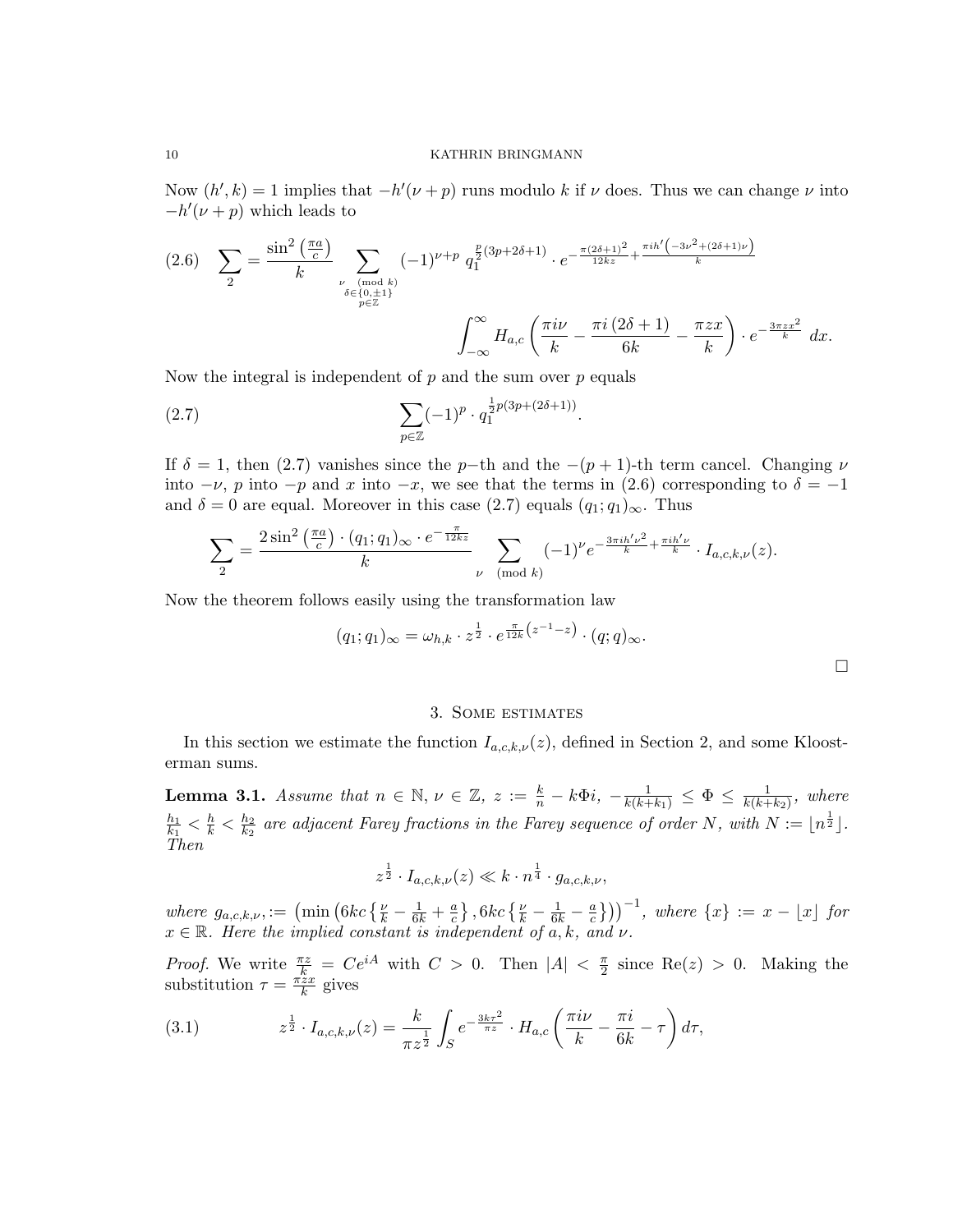where  $\tau$  runs on the ray through 0 of elements with argument  $\pm A$ . One can see that for  $0 \leq t \leq A$ 

(3.2) 
$$
\left| e^{-\frac{3kR^2e^{2it}}{\pi z}} \cdot H_{a,c} \left( \frac{\pi i \nu}{k} - \frac{\pi i}{6k} \pm Re^{it} \right) \right| \to 0 \qquad (R \to \infty).
$$

Moreover, since c is odd, the integrant in (3.1) can only have poles in points ir with  $r \in \mathbb{R} \setminus \{0\}$ . Thus we can shift the path of integration to the real line and get

$$
z^{\frac{1}{2}} \cdot I_{a,c,k,\nu}(z) = \frac{k}{\pi z^{\frac{1}{2}}} \int_{\mathbb{R}} e^{-\frac{3kt^2}{\pi z}} \cdot H_{a,c} \left(\frac{\pi i \nu}{k} - \frac{\pi i}{6k} - t\right) dt.
$$

We can show the following estimates

$$
\left|e^{-\frac{3kt^2}{\pi z}}\right| = e^{-\frac{3k}{\pi}\text{Re}\left(\frac{1}{z}\right)t^2},
$$
\n
$$
\left|\cosh\left(\frac{\pi i\nu}{k} - \frac{\pi i}{6k} - t\right)\right| \le e^t,
$$
\n
$$
\left|\sinh\left(\frac{\pi i\nu}{k} - \frac{\pi i}{6k} - t \pm \frac{\pi i a}{c}\right)\right| \ge \left\{\begin{array}{l}\frac{e^t}{2\sqrt{2}} & \text{if } t \ge 1, \\
\left|\sin\left(\frac{\pi \nu}{k} - \frac{\pi}{6k} + \frac{\pi a}{c}\right)\right| & \text{if } t \le 1,\n\end{array}\right\}
$$
\n
$$
\left|\sin\left(\frac{\pi \nu}{k} - \frac{\pi}{6k} + \frac{\pi a}{c}\right)\right| \left|\sin\left(\frac{\pi \nu}{k} - \frac{\pi}{6k} - \frac{\pi a}{c}\right)\right| \gg \left(\min\left(\left\{\frac{\nu}{k} - \frac{1}{6k} + \frac{a}{c}\right\}, \left\{\frac{\nu}{k} - \frac{1}{6k} - \frac{a}{c}\right\}\right)\right).
$$

Thus

$$
z^{\frac{1}{2}} \cdot I_{a,c,k,\nu}(z) \ll \frac{k}{\left(\min\left(\left\{\frac{\nu}{k}-\frac{1}{6k}+\frac{a}{c}\right\},\left\{\frac{\nu}{k}-\frac{1}{6k}-\frac{a}{c}\right\}\right)\right)|z|^{\frac{1}{2}}} \int_{\mathbb{R}} e^{-\frac{3k}{\pi}t^{2} \text{Re}\left(\frac{1}{z}\right)} dt.
$$

Making the substitution  $t \mapsto \sqrt{\frac{3k\text{Re}\left(\frac{1}{z}\right)}{\pi}}$  $\frac{\pi}{\pi}$   $\cdot t$  and using the estimate

$$
\operatorname{Re}\left(\frac{1}{z}\right)^{-\frac{1}{2}} \cdot |z|^{-\frac{1}{2}} \le 2^{\frac{1}{4}} \cdot n^{\frac{1}{4}} \cdot k^{-\frac{1}{2}}
$$

gives the lemma.  $\Box$ 

We next estimate certain sums of Kloosterman type.

Lemma 3.2. Let  $n, m \in \mathbb{Z}$ ,  $0 \leq \sigma_1 < \sigma_2 \leq k$ ,  $D \in \mathbb{Z}$  with  $(D, k) = 1$ .

(1) We have

(3.3) 
$$
\sum_{\substack{h \pmod{k}^* \\ \sigma_1 \le Dh' \le \sigma_2}} \omega_{h,k} \cdot e^{\frac{2\pi i}{k}(hn + h'm)} \ll \gcd(24n + 1, k)^{\frac{1}{2}} \cdot k^{\frac{1}{2} + \epsilon}.
$$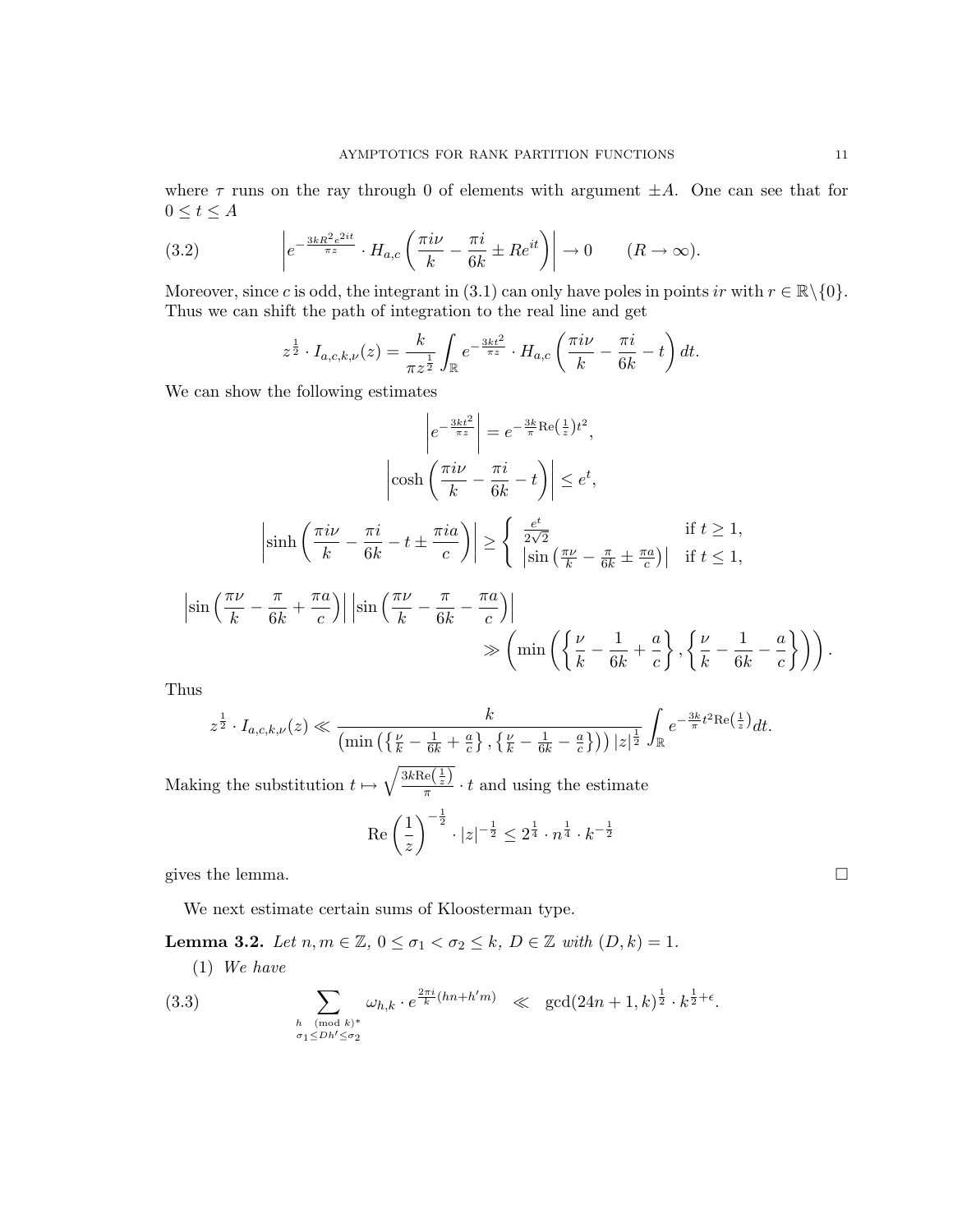(2) If  $c|k$ , then we have

(3.4)

$$
(-1)^{ak+1}\sin\left(\frac{\pi a}{c}\right)\sum_{h\pmod{k^*}}\frac{\omega_{h,k}}{\sin\left(\frac{\pi a h'}{c}\right)}\cdot e^{-\frac{3\pi i a^2 k_1 h'}{c}}\cdot e^{\frac{2\pi i}{k}(hn+h'm)}\ll \gcd(24n+1,k)^{\frac{1}{2}}\cdot k^{\frac{1}{2}+\epsilon},
$$

where the implied constants are independent of a and k.

*Proof.* Equation (3.3) is basically proven in [2], thus we only consider (3.4). We set  $\tilde{c} := c$  if k is odd and  $\tilde{c} := 2c$  if k is even. Clearly  $e^{-\frac{3\pi i a^2 k_1 h'}{c}}$  $\frac{c}{\sin\left(\frac{\pi a h'}{c}\right)}$  only depends on the residue class of h' (mod  $\tilde{c}$ ). Thus we can write (3.4) as

$$
(-1)^{ak+1}\sin\left(\frac{\pi a}{c}\right)\sum_{c_j}\frac{e^{-\frac{3\pi i a^2 k_1 c_j}{c}}}{\sin\left(\frac{\pi ac_j}{c}\right)}\sum_{\substack{h \pmod{k}^* \ \sigma_1 \le Dh' \le \sigma_2 \\ h' \equiv c_j \pmod{\tilde{c}}}} \omega_{h,k} \cdot e^{\frac{2\pi i}{k}(hn+h'm)},
$$

where  $c_i$  runs through a set of primitive residues (mod  $\tilde{c}$ ). The inner sum can be rewritten as

$$
\frac{1}{\tilde{c}} \sum_{\substack{h \pmod{k}^* \\ \sigma_1 \le Dh' \le \sigma_2}} \omega_{h,k} \cdot e^{\frac{2\pi i}{k}(hn+h'm)} \sum_{r \pmod{\tilde{c}}} e^{\frac{2\pi ir}{\tilde{c}}(h'-c_j)} \n= \frac{1}{\tilde{c}} \sum_{r \pmod{\tilde{c}}} e^{-\frac{2\pi irc_j}{\tilde{c}}} \sum_{\substack{h \pmod{k}^* \\ \sigma_1 \le Dh' \le \sigma_2}} \omega_{h,k} \cdot e^{\frac{2\pi i}{k}(hn+h'(m+\frac{kr}{\tilde{c}}))}.
$$

Using  $(3.3)$  now easily gives  $(3.4)$ .

Remark. If  $a = 1$  and  $c = 3$ , then it is not hard to see that the left hand side of (3.4) simplifies to

$$
\sum_{\substack{h \pmod{k}^* \\ \sigma_1 \leq Dh' \leq \sigma_2}} \left(\frac{h}{3}\right) \cdot \omega_{h,k} \cdot e^{\frac{2\pi i}{k}(hn+h'm)}.
$$

## 4. Proof of Theorem 1.1

Proof of Theorem 1.1. For the proof of Theorem 1.1 we use the Hardy-Ramanujan method. By Cauchy's Theorem we have for  $n > 0$ 

$$
A\left(\frac{a}{c};n\right) = \frac{1}{2\pi i} \int_C \frac{N\left(\frac{a}{c};q\right)}{q^{n+1}} dq,
$$

where  $C$  is an arbitrary path inside the unit circle surrounding 0 counterclockwise. Choosing the circle with radius  $e^{-\frac{2\pi}{n}}$  and as a parametrisation  $q = e^{-\frac{2\pi}{n} + 2\pi i t}$  with  $0 \le t \le 1$ , gives

$$
A\left(\frac{a}{c};n\right) = \int_0^1 N\left(\frac{a}{c};e^{-\frac{2\pi}{n}+2\pi it}\right) \cdot e^{2\pi-2\pi int} dt.
$$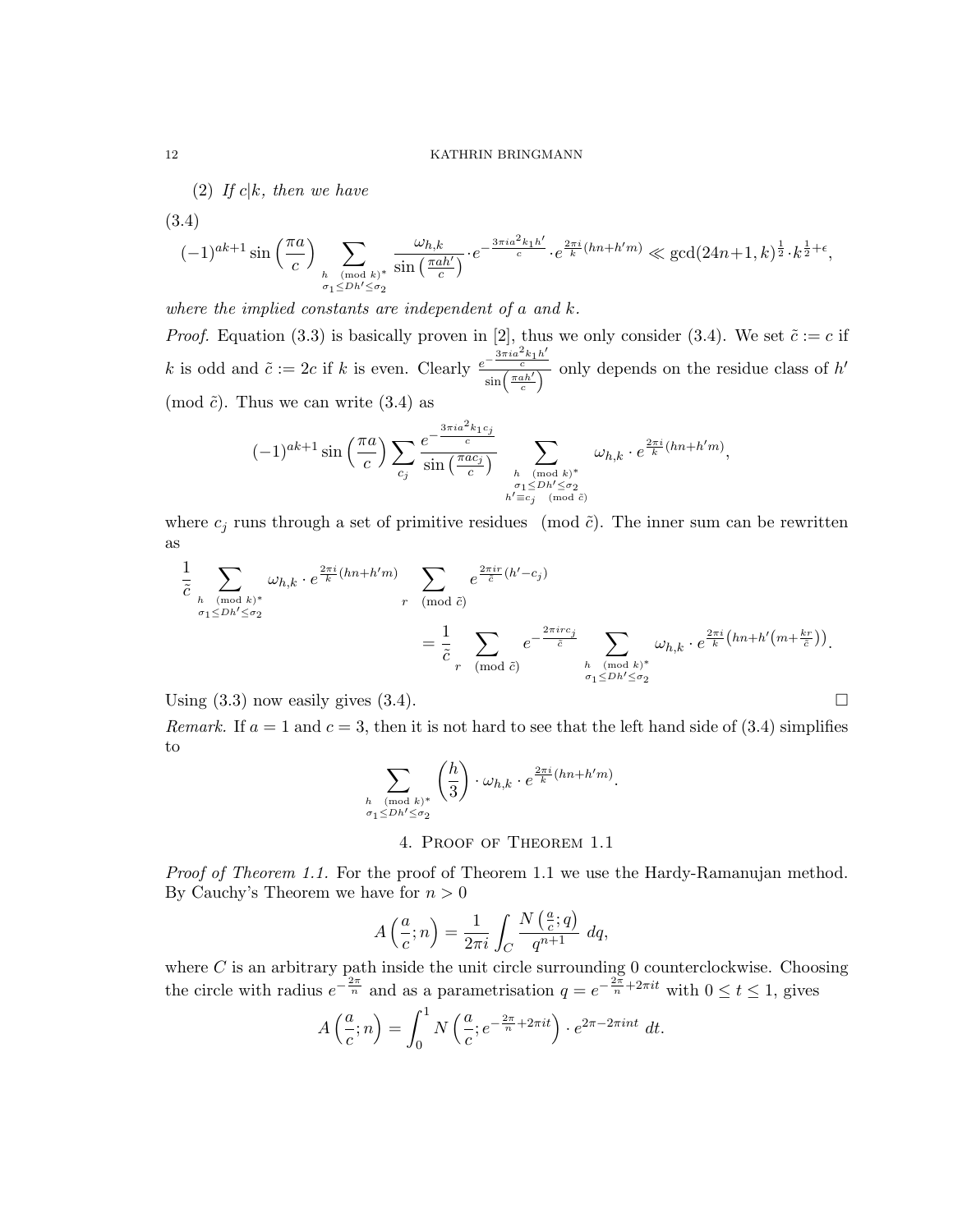Define

$$
\vartheta_{h,k}^{\prime}:=\frac{1}{k(k_1+k)},\quad \vartheta_{h,k}^{\prime\prime}:=\frac{1}{k(k_2+k)},
$$

where  $\frac{h_1}{k_1} < \frac{h}{k} < \frac{h_2}{k_2}$  $\frac{h_2}{k_2}$  are adjacent Farey fractions in the Farey sequence of order  $N := \lfloor n^{1/2} \rfloor$ . From the theory of Farey fractions it is known that

(4.1) 
$$
\frac{1}{k+k_j} \le \frac{1}{N+1} \qquad (j=1,2).
$$

We decompose the path of integration in paths along the Farey arcs  $-\vartheta'_{h,k} \leq \Phi \leq \vartheta''_{h,k}$ , where  $\Phi = t - \frac{h}{k}$  $\frac{h}{k}$  and  $0 \leq h \leq k \leq N$  with  $(h, k) = 1$ . Thus

 $\overline{u}$ 

$$
A\left(\frac{a}{c};n\right) = \sum_{h,k} e^{-\frac{2\pi i h n}{k}} \int_{-\vartheta'_{h,k}}^{\vartheta''_{h,k}} N\left(\frac{a}{c}; e^{\frac{2\pi i}{k}(h+iz)}\right) \cdot e^{\frac{2\pi n z}{k}} d\Phi,
$$

where  $z = \frac{k}{n} - k\Phi i$ . Applying Theorem 2.1 gives

$$
A\left(\frac{a}{c};n\right) = i \sin\left(\frac{\pi a}{c}\right) \sum_{h,k} \omega_{h,k} \frac{(-1)^{ak+1}}{\sin\left(\frac{\pi a h'}{c}\right)} \cdot e^{-\frac{3\pi i a^2 k_1 h'}{c} - \frac{2\pi i h n}{k}} \int_{-\vartheta'_{h,k}}^{\vartheta'_{h,k}} z^{-\frac{1}{2}} \cdot e^{\frac{2\pi z}{k} \left(n - \frac{1}{24}\right) + \frac{\pi}{12kz}}
$$
  
\n
$$
\times N\left(\frac{ah'}{c};q_1\right) d\Phi - 4i \sin\left(\frac{\pi a}{c}\right) \sum_{h,k} \omega_{h,k} (-1)^{ak+1} e^{-\frac{2\pi i h' s a}{c} - \frac{3\pi i h' a^2 k_1}{c c_1} + \frac{6\pi i h' l a}{c c_1} - \frac{2\pi i h n}{k}}
$$
  
\n
$$
\int_{-\vartheta'_{h,k}}^{\vartheta''_{h,k}} z^{-\frac{1}{2}} \cdot e^{\frac{2\pi z}{k} \left(n - \frac{1}{24}\right) + \frac{\pi}{12kz}} \cdot q_1^{\frac{sl}{c_1} - \frac{3l^2}{2c_1^2}} \cdot N\left(ah', \frac{lc}{c_1}, c; q_1\right) d\Phi + 2\sin^2\left(\frac{\pi a}{c}\right) \sum_{h,k} \frac{\omega_{h,k}}{k} \cdot e^{-\frac{2\pi i h n}{k}}
$$
  
\n
$$
\sum_{\nu \pmod{k}} (-1)^{\nu} e^{-\frac{3\pi i h' \nu^2}{k} + \frac{\pi i h' \nu}{k}} \int_{-\vartheta'_{h,k}}^{\vartheta''_{h,k}} e^{\frac{2\pi z}{k} \left(n - \frac{1}{24}\right)} \cdot z^{\frac{1}{2}} \cdot I_{a,c,k,\nu}(z) d\Phi =: \sum_{1} + \sum_{2} + \sum_{3} .
$$

To estimate  $\Sigma_1$ , we write

$$
N\left(\frac{ah'}{c};q_1\right) =: 1 + \sum_{r \in \mathbb{N}} a(r) \cdot e^{\frac{2\pi i m_r h'}{k}} \cdot e^{-\frac{2\pi r}{kz}},
$$

where  $m_r$  is a sequence in Z and the coefficients  $a(r)$  are independent of a, c, k, and h. We treat the constant term and the term coming from from  $r \geq 1$  seperately since they contribute to the main term and to the error term, respectively. We denote the associated sums by  $S_1$ and  $S_2$ , respectively and first estimate  $S_2$ . Throughout we need the easily verified fact that  $\operatorname{Re}(z) = \frac{k}{n}, \operatorname{Re}\left(\frac{1}{z}\right)$  $(\frac{1}{z}) > \frac{k}{2}$  $\frac{k}{2}$ ,  $|z|^{-\frac{1}{2}} \leq n^{\frac{1}{2}} \cdot k^{-\frac{1}{2}}$ , and  $\vartheta'_{h,k} + \vartheta''_{h,k} \leq \frac{2}{k(N+1)}$ . Since  $k_1, k_2 \leq N$ , we can write

(4.2) 
$$
\int_{-\vartheta'_{h,k}}^{\vartheta''_{h,k}} = \int_{-\frac{1}{k(N+k)}}^{\frac{1}{k(N+k)}} + \int_{-\frac{1}{k(k_1+k)}}^{-\frac{1}{k(N+k)}} + \int_{\frac{1}{k(N+k)}}^{\frac{1}{k(k_2+k)}}
$$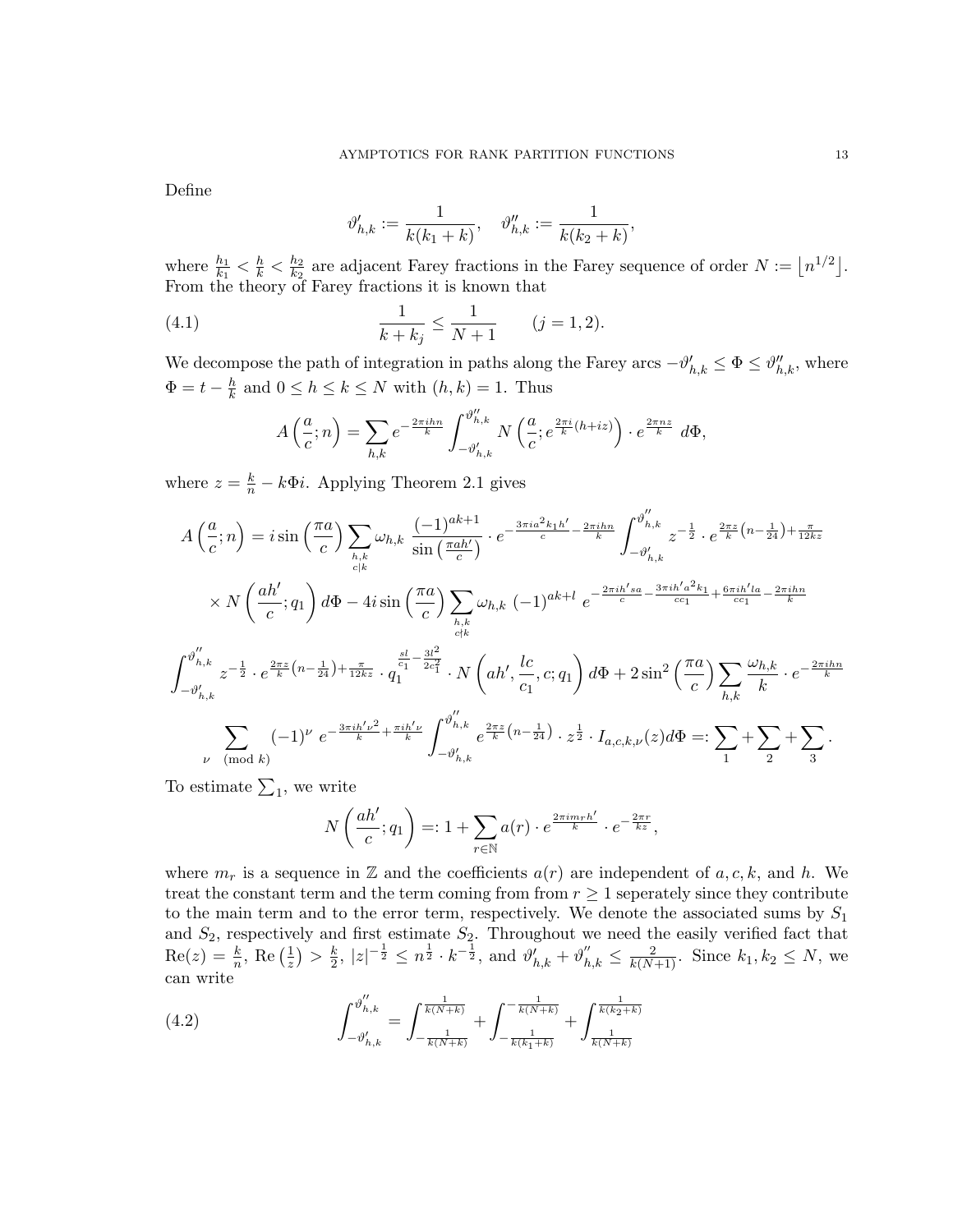and denote the associated sums by  $S_{21}$ ,  $S_{22}$ , and  $S_{23}$ , respectively.

We first consider  $S_{21}$ . Using Lemma 3.2 gives

$$
S_{21} \ll \left| \sum_{r=1}^{\infty} a(r) \sum_{c|k} (-1)^{ak+1} \sin\left(\frac{\pi a}{c}\right) \sum_{h} \frac{\omega_{h,k}}{\sin\left(\frac{\pi a h'}{c}\right)} \cdot e^{-\frac{3\pi i a^2 k_1 h'}{c} - \frac{2\pi i h n}{k} + \frac{2\pi i m_r h'}{k}} \right|
$$

$$
\int_{-\frac{1}{k(N+k)}}^{\frac{1}{k(N+k)}} z^{-\frac{1}{2}} \cdot e^{-\frac{2\pi}{kz} \left(r - \frac{1}{24}\right) + \frac{2\pi z}{k} \left(n - \frac{1}{24}\right)} d\Phi \right| \ll \sum_{r=1}^{\infty} |a(r)| \cdot e^{-\pi r} \sum_{k} k^{-1+\epsilon} \cdot (24n - 1, k)^{\frac{1}{2}}
$$

$$
\ll \sum_{\substack{d|(24n-1) \\ d \le N}} d^{\frac{1}{2}} \sum_{k \le \frac{N}{d}} (dk)^{-1+\epsilon} \ll n^{\epsilon} \sum_{\substack{d|(24n-1) \\ d \le N}} d^{-\frac{1}{2}} \ll n^{\epsilon}.
$$

Since  $S_{22}$  and  $S_{23}$  are treated in exactly the same way we only consider  $S_{22}$ . Writing

$$
\int_{-\frac{1}{k(k+k_1)}}^{-\frac{1}{k(N+k)}} = \sum_{l=k_1+k}^{N+k-1} \int_{-\frac{1}{kl}}^{-\frac{1}{k(l+1)}},
$$

we see

$$
(4.3) \quad S_{22} \ll \left| \sum_{r=1}^{\infty} a(r) \sum_{c|k} \sum_{l=N+1}^{N+k-1} \int_{-\frac{1}{kl}}^{-\frac{1}{k(l+1)}} z^{-\frac{1}{2}} \cdot e^{-\frac{2\pi}{kz} \left(r - \frac{1}{24}\right) + \frac{2\pi z}{k} \left(n - \frac{1}{24}\right)} d\Phi \right|
$$
\n
$$
(-1)^{ak+1} \sin\left(\frac{\pi a}{c}\right) \sum_{\substack{h\\N < k+k_1 \le l}} \frac{\omega_{h,k}}{\sin\left(\frac{\pi a h'}{c}\right)} \cdot e^{-\frac{3\pi i a^2 k_1 h'}{c}} \cdot e^{-\frac{2\pi i h n}{k}} e^{\frac{2\pi i m_r h'}{k}}
$$

.

It follows from the theory of Farey fractions that

$$
k_1 \equiv -h' \pmod{k}, \quad k_2 \equiv h' \pmod{k},
$$
  

$$
N - k < k_1 \le N, \quad N - k < k_2 \le N.
$$

Thus we can use Lemma 3.2 and estimate (4.3) as in the case of  $S_{21}$ . Therefore  $\sum_1$  equals

$$
i\sin\left(\frac{\pi a}{c}\right)\sum_{\substack{h,k\\c|k}}\omega_{h,k}\cdot\frac{(-1)^{ak+1}}{\sin\left(\frac{\pi a h'}{c}\right)}\cdot e^{-\frac{3\pi i a^2 k_1 h'}{c} - \frac{2\pi i hn}{k}}\int_{-\vartheta'_{h,k}}^{\vartheta''_{h,k}}z^{-\frac{1}{2}}\cdot e^{\frac{2\pi z}{k}\left(n-\frac{1}{24}\right)+\frac{\pi}{12kz}}\ d\Phi+O\left(n^{\epsilon}\right).
$$

The sum  $\Sigma_2$  is treated in a similar manner, we make some comments about necessary modifications. One can show that one can write

$$
(4.4)
$$
\n
$$
e^{-\frac{2\pi i h' s a}{c} - \frac{3\pi i h' a^2 k_1}{cc_1} + \frac{6\pi i h' l a}{cc_1} + \frac{\pi}{12 k z}} \cdot q_1^{\frac{sl}{c_1} - \frac{3l^2}{2c_1^2}} \cdot N\left(ah', \frac{lc}{c_1}, c; q_1\right) =: \sum_{r \ge r_0} b(r) e^{\frac{2\pi i m_r h'}{k}} e^{-\frac{\pi i r}{12 k c^2 z}},
$$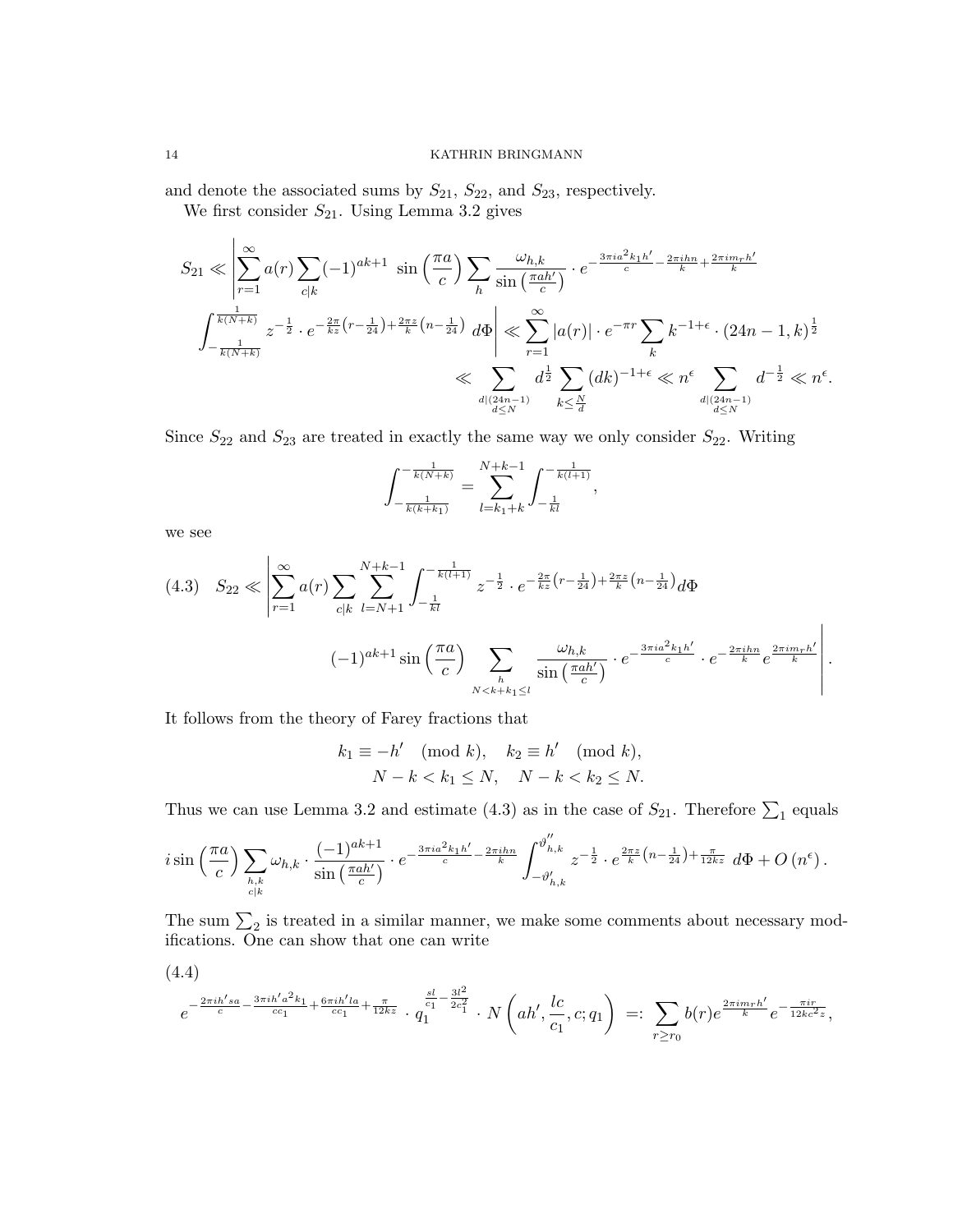where  $m_r$  is a sequence in  $\mathbb{Z}, r_0 \in \mathbb{Z}$ . A lengthy but straightforward calculation shows that the terms with  $r$  negative, i.e., the the part that gives a contribution for the main term, can only arise if  $s \in \{0,3\}$ . If  $s = 0$ , then the contribution is given by

$$
\frac{i}{2}e^{-\frac{3\pi i h'a^2k_1}{cc_1}+\frac{6\pi i h'l a}{cc_1}-\frac{\pi i a h'}{c}+\frac{\pi}{12kz}}\cdot q_1^{-\frac{3l^2}{2c_1^2}+\frac{l}{2c_1}}\sum_{\substack{r \\ \delta_{c,k,r}>0}}e\left(-\frac{ah'r}{c}\right)\cdot q_1^{\frac{l r}{c_1}}
$$

If  $s = 3$ , then the contribution is given by

$$
\frac{i}{2}e^{-\frac{6\pi i a h'a}{c} - \frac{3\pi i h'a^2 k_1}{c c_1} + \frac{6\pi i h'la}{c c_1} + \frac{\pi i a h'}{c} + \frac{\pi}{12 k z}}\cdot q_1^{\frac{5l}{2c_1} - \frac{3l^2}{2c_1^2} - 1}\sum_{\delta_{c,k,r} > 0} e\left(\frac{ah'r}{c}\right)\cdot q_1^{\left(1 - \frac{l}{c_1}\right)r}.
$$

One can write the sum over k in groups in which the k's have the same values for  $c_1$  and l and thus the same values for  $\delta_{c,k,r}$ , where  $\delta_{c,k,r}$  was defined in (1.13). In each class the condition  $\delta_{c,k,r} > 0$  is now independent of the k in this class; in every group there are only finitely many terms with  $\delta_{c,k,r} > 0$ , and the number is bounded in terms of c. Moreover the coefficient  $b(r)$ is independent of  $k$  and  $a$  in a fixed class. Now the terms with negative exponents can be estimated as before, thus  $\sum_2$  equals

$$
2\sin\left(\frac{\pi a}{c}\right) \sum_{\substack{k,r\\c\nmid k}} (-1)^{ak+l} \sum_h \omega_{h,k} e^{\frac{2\pi i}{k}(-nh+m_{a,c,k,r}h')} \int_{-\vartheta'_{h,k}}^{\vartheta''_{h,k}} z^{-\frac{1}{2}} e^{\frac{2\pi z}{k}\left(n-\frac{1}{24}\right)+\frac{2\pi}{kz}\delta_{c,k,r}} d\Phi + O\left(n^{\epsilon}\right).
$$

We turn back to the estimation of  $\Sigma_1$ . We can write

$$
\int_{-\vartheta_{h,k}'}^{\vartheta_{h,k}''} = \int_{-\frac{1}{kN}}^{\frac{1}{kN}} - \int_{-\frac{1}{kN}}^{-\frac{1}{k(k+k_1)}} - \int_{\frac{1}{k(k+k_2)}}^{\frac{1}{kN}}
$$

and denote the associated sums by  $S_{11}$ ,  $S_{12}$ , and  $S_{13}$ , respectively. The sums  $S_{12}$  and  $S_{13}$ contribute to the error terms. Since they have the same shape, we only consider  $S_{12}$ . Writing

$$
\int_{-\frac{1}{kN}}^{-\frac{1}{k(k+k_1)}} = \sum_{l=N}^{k+k_1-1} \int_{-\frac{1}{kl}}^{-\frac{1}{k(l+1)}}
$$

gives

$$
S_{12} \ll \sum_{c|k} \sum_{l=N}^{N+k-1} \int_{-\frac{1}{kl}}^{-\frac{1}{k(l+1)}} z^{-\frac{1}{2}} e^{\frac{\pi}{12kz} + \frac{2\pi z}{k} \left(n - \frac{1}{24}\right)} d\Phi
$$
  

$$
(-1)^{ak+1} \sin\left(\frac{\pi a}{c}\right) \sum_{\substack{l
$$

.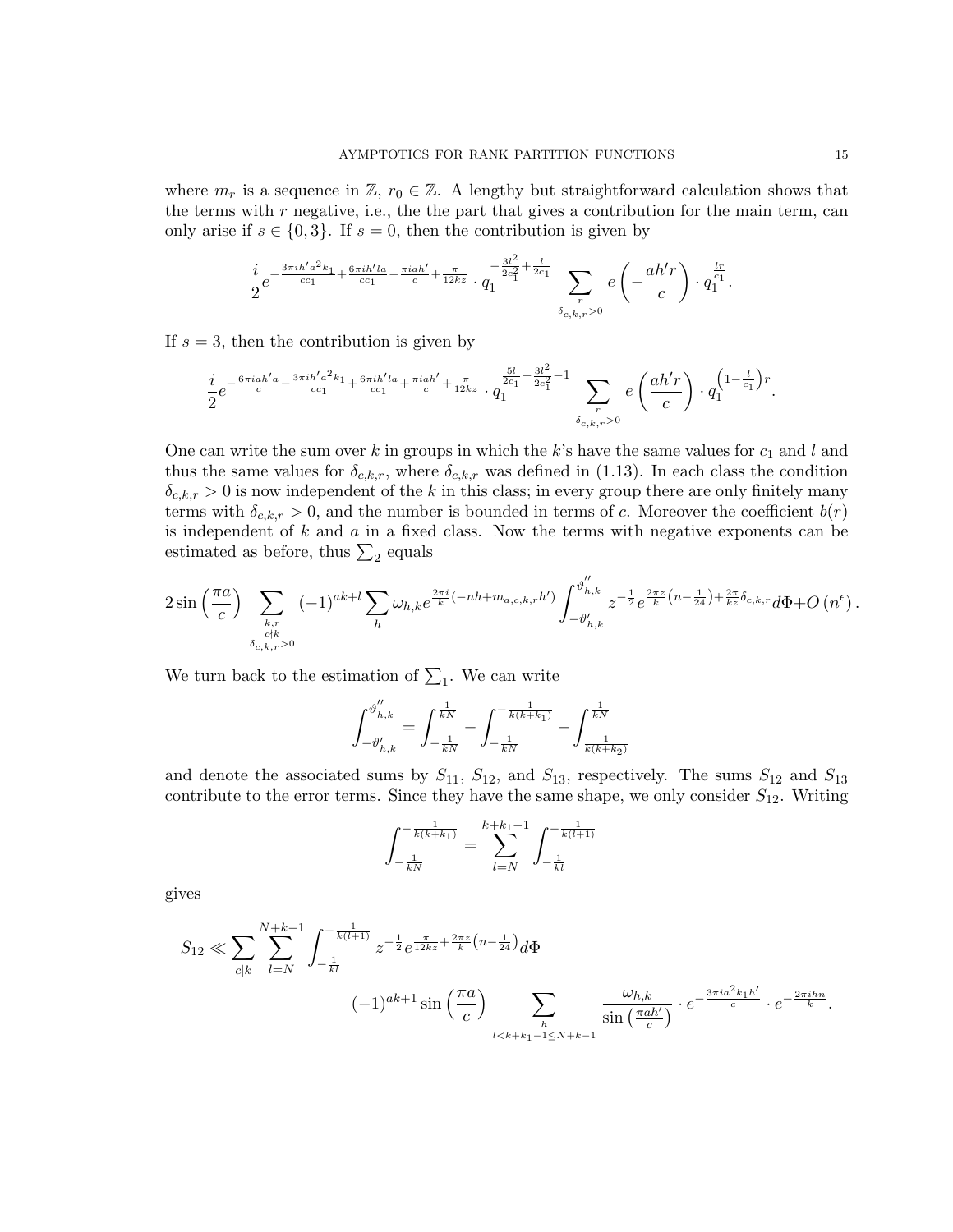Using Re(z) =  $\frac{k}{n}$ , Re( $\frac{1}{z}$ )  $\left(\frac{1}{z}\right)$  < k, and  $|z|^2 \geq \frac{k^2}{n^2}$ , this sum can be estimated as before against  $O(n^{\epsilon})$ . Thus, using  $(1.\tilde{1}\tilde{1}),$ 

$$
\sum_{1} = i \sum_{c|k} B_{a,c,k}(-n,0) \int_{-\frac{1}{kN}}^{\frac{1}{kN}} z^{-\frac{1}{2}} \cdot e^{\frac{2\pi z}{k}(n-\frac{1}{24}) + \frac{\pi}{12kz}} d\Phi + O(n^{\epsilon}).
$$

In the same way, we obtain, using (1.12),

$$
\sum_{2} = 2\sin\left(\frac{\pi a}{c}\right) \sum_{\substack{k,r \\ c \nmid k}} D_{a,c,k}(-n, m_{a,c,k,r}) \int_{-\frac{1}{kN}}^{\frac{1}{kN}} z^{-\frac{1}{2}} \cdot e^{\frac{2\pi z}{k}\left(n - \frac{1}{24}\right) + \frac{2\pi}{kz} \delta_{c,k,r}} d\Phi + O\left(n^{\epsilon}\right).
$$

To finish the estimation of  $\Sigma_1$  and  $\Sigma_2$  we have to consider integrals of the form

$$
I_{k,r} := \int_{-\frac{1}{kN}}^{\frac{1}{kN}} z^{-\frac{1}{2}} \cdot e^{\frac{2\pi}{k} \left( z\left(n - \frac{1}{24}\right) + \frac{r}{z}\right)} d\Phi.
$$

Substituting  $z = \frac{k}{n} - ik\Phi$  gives

(4.5) 
$$
I_{k,r} = \frac{1}{ki} \int_{\frac{k}{n} - \frac{i}{N}}^{\frac{k}{n} + \frac{i}{N}} z^{-\frac{1}{2}} \cdot e^{\frac{2\pi}{k} \left( z \left( n - \frac{1}{24} \right) + \frac{r}{z} \right)} dz.
$$

We now denote the circle through  $\frac{k}{n} \pm \frac{i}{N}$  $\frac{i}{N}$  and tangent to the imaginary axis at 0 by Γ. If  $z = x + iy$ , then  $\Gamma$  is given by  $x^2 + y^2 = \alpha x$ , with  $\alpha = \frac{k}{n} + \frac{n}{N^2 k}$ . Using the fact that  $2 > \alpha > \frac{1}{k}$ ,  $\text{Re}(z) \leq \frac{k}{n}$  $\frac{k}{n}$ , and Re  $\left(\frac{1}{z}\right)$  $(\frac{1}{z}) < k$  on the smaller arc we can show that the integral along the smaller arc is in  $O(n^{-\frac{3}{4}})$ . Moreover the path of integration in (4.5) can be changed by Cauchy's Theorem into the larger arc of Γ. Thus

$$
I_{k,r} = \frac{1}{ki} \int_{\Gamma} z^{-\frac{1}{2}} \cdot e^{\frac{2\pi}{k} \left( z \left( n - \frac{1}{24} \right) + \frac{r}{z} \right)} dz + O\left( n^{-\frac{3}{4}} \right).
$$

Making the substitution  $t = \frac{2\pi r}{kz}$  gives

$$
I_{k,r} = \frac{2\pi}{k} \left(\frac{2\pi r}{k}\right)^{\frac{1}{2}} \frac{1}{2\pi i} \int_{\gamma - i\infty}^{\gamma + i\infty} t^{-\frac{3}{2}} \cdot e^{t + \frac{\alpha}{t}} dt + O\left(n^{-\frac{3}{4}}\right),
$$

where  $\gamma \in \mathbb{R}$  and  $\alpha = \frac{\pi^2 r}{6 k^2}$  $\frac{\pi^2 r}{6k^2}(24n-1)$ . By the Hankel integral formula we now get

$$
I_{k,r} = \frac{4\sqrt{3}}{\sqrt{k(24n-1)}} \sinh\left(\sqrt{\frac{2r(24n-1)}{3}}\frac{\pi}{k}\right) + O\left(n^{-\frac{3}{4}}\right).
$$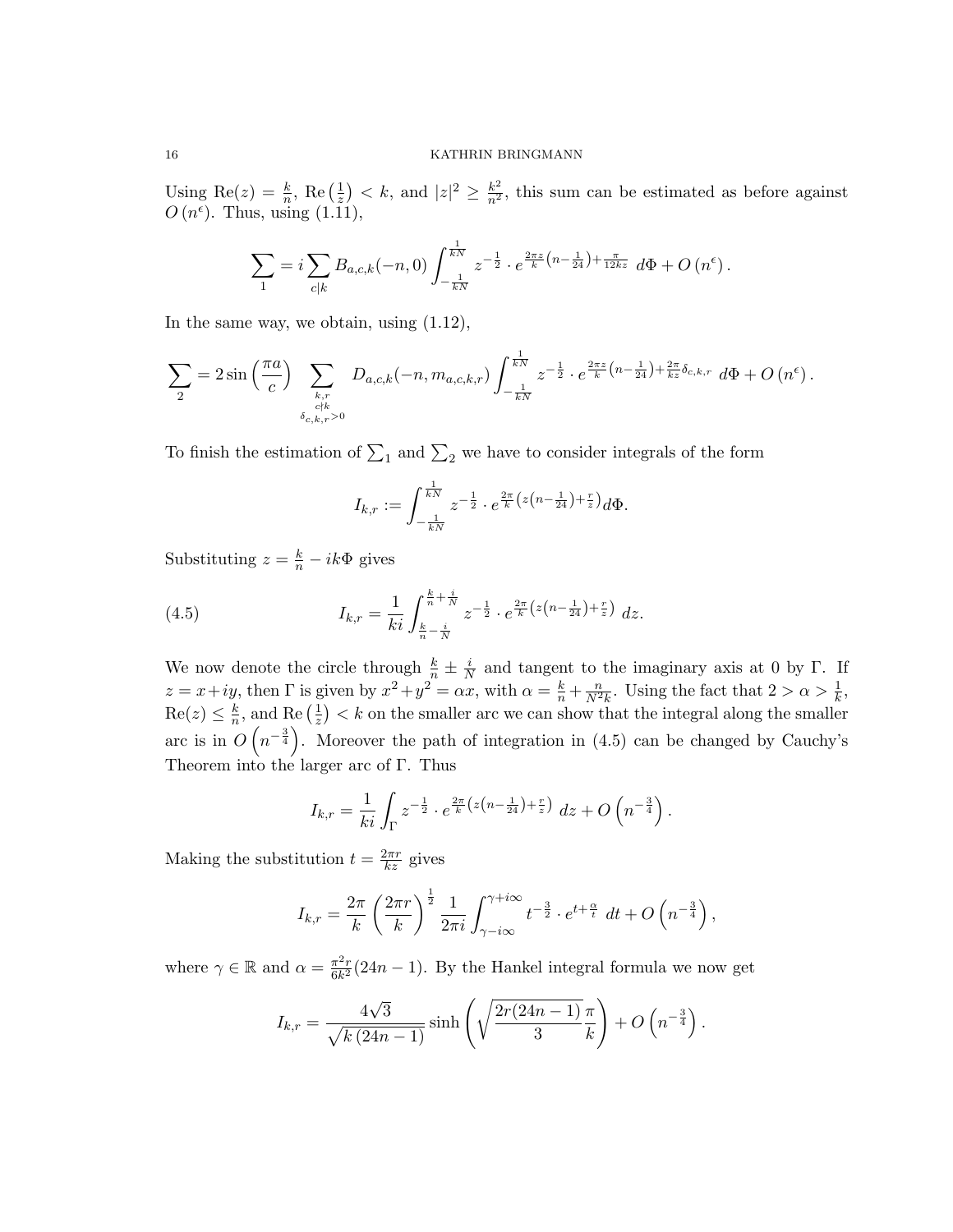Thus we obtain, estimating the Kloosterman sums with the same arguments as before and using Lemma 3.1,

$$
\sum_{1} + \sum_{2} = \frac{4\sqrt{3}i}{\sqrt{24n - 1}} \sum_{c|k} \frac{B_{a,c,k}(-n,0)}{\sqrt{k}} \cdot \sinh\left(\frac{\pi}{6k}\sqrt{24n - 1}\right) + \frac{8\sqrt{3}\sin\left(\frac{\pi a}{c}\right)}{\sqrt{24n - 1}} \sum_{\substack{k,r \ k \in \mathbb{N} \\ \delta_{c,k,r} > 0}} \frac{D_{a,c,k}(-n, m_{a,c,k,r})}{\sqrt{k}} \cdot \sinh\left(\sqrt{\frac{2\delta_{c,k,r}(24n - 1)}{3}}\frac{\pi}{k}\right) + O\left(n^{\epsilon}\right).
$$

To estimate  $\sum_3$ , we split the path of integration as in (4.2) and estimate the sums in the same way as before, using that

$$
\sum_{1 \le \nu \le k} g_{a,c,k,\nu} \ll \sum_{1 \le \nu \le 6ck} \frac{1}{\nu} \ll k^{\epsilon}.
$$

Proof of Corollary 1.2. Corollary 1.2 follows directly from the identity

(4.6) 
$$
\sum_{n=0}^{\infty} N(a, c; n) q^n = \frac{1}{c} \sum_{n=0}^{\infty} p(n) q^n + \frac{1}{c} \sum_{j=1}^{c-1} \zeta_c^{-aj} \cdot R(\zeta_c^j; q)
$$
  
and (1.4).

## 5. Proof of Theorem 1.3

Here we prove the Andrews-Lewis conjecture. Using equation (4.6) and

$$
N\left(\frac{1}{3};q\right) = N\left(\frac{2}{3};q\right)
$$

easily gives that

$$
N(0,3;n) < N(1,3;n) \Leftrightarrow A\left(\frac{1}{3};n\right) < 0.
$$

Thus Theorem 2 follows from the following.

**Proposition 5.1.** We have for all  $n \notin \{1, 3, 7\}$ 

$$
(5.1) \t\t A\left(\frac{1}{3};3n\right) < 0,
$$

(5.2) 
$$
A\left(\frac{1}{3};3n+1\right) > 0,
$$

$$
(5.3) \t\t A\left(\frac{1}{3};3n+2\right) < 0.
$$

Remark. For  $n \in \{1, 3, 7\}$ , equation (5.2) and (5.3) still hold and in (5.1) we have equality.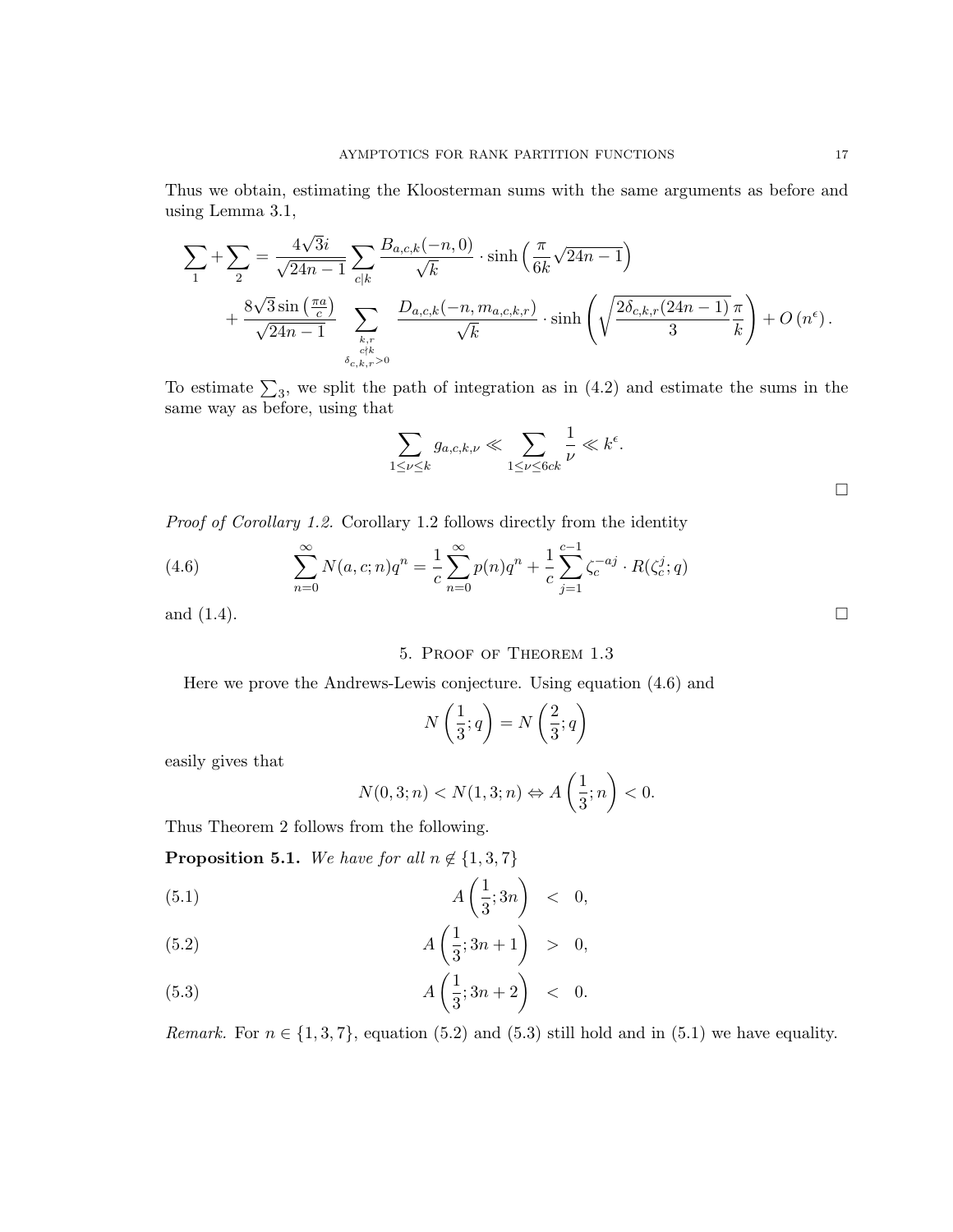*Proof.* With MAPLE we compute that the proposition holds for  $n \leq 3000$ . Thus in the following, we may assume that  $n > 3000$ . Actually we only need that  $n \geq 300$ .

We first consider the main term given by √

(5.4) 
$$
\frac{4\sqrt{3}i}{(24n-1)^{\frac{1}{2}}} \sum_{3|k} \frac{B_{1,3,k}(-n,0)}{\sqrt{k}} \cdot \sinh\left(\frac{\pi}{6k}\sqrt{24n-1}\right).
$$

Using definition (1.10) it is easy to see that

$$
B_{1,3,3}(-n,0) = 2i \sin \left(\frac{\pi}{18} - \frac{2\pi n}{3}\right).
$$

Thus the term corresponding to  $k = 3$  is given by

$$
-\frac{8\sin\left(\frac{\pi}{18}-\frac{2\pi n}{3}\right)\cdot\sinh\left(\frac{\pi}{18}\sqrt{24n-1}\right)}{(24n-1)^{\frac{1}{2}}}.
$$

Using the trivial bound for Kloosterman sums gives that the remaining terms can be estimated against

$$
\frac{12}{(24n-1)^{\frac{1}{2}}}\sum_{2\leq k\leq \frac{N}{3}}k^{\frac{1}{2}}\cdot \sinh\left(\frac{\pi}{18k}\sqrt{24n-1}\right).
$$

Next we make the O-term in Theorem 1.1 explicit. For this we use the same notation as in the proof of Theorem 1.1. Instead of using Lemma 3.2, we estimate the Kloosterman sums trivially. The contribution coming from  $N\left(\frac{h'}{3}\right)$  $\left(\frac{b'}{3};q_1\right)$  can be estimated against

$$
\frac{2 \cdot e^{2\pi + \frac{\pi}{24}}}{\sqrt{3}} \sum_{r=1}^{\infty} |a(r)| \cdot e^{-\pi r} \sum_{1 \le k \le \frac{N}{3}} k^{-\frac{1}{2}}.
$$

Computing the first few coefficients and then using that for  $n > 1$ 

$$
p(n) < \exp\left(\pi\sqrt{\frac{2n}{3}}\right)
$$

easily gives that

$$
\sum_{r=1}^{\infty} |a(r)| \cdot e^{-\pi r} \le 0.06.
$$

In the same way we can estimate the contribution coming from  $N(h', l, 3; q_1)$  by

$$
4\sqrt{3} \cdot e^{2\pi} \sum_{r=1}^{\infty} |b(r)| \cdot e^{-\frac{\pi r}{144}} \sum_{\substack{1 \le k \le N \\ 3 \nmid k}} k^{-\frac{1}{2}}.
$$

Moreover, distinguishing the cases  $l = 1$  and  $l = 2$ , we get

$$
\sum_{r=1}^{\infty} |b(r)| \cdot e^{-\frac{\pi r}{216}} \le 0.353.
$$